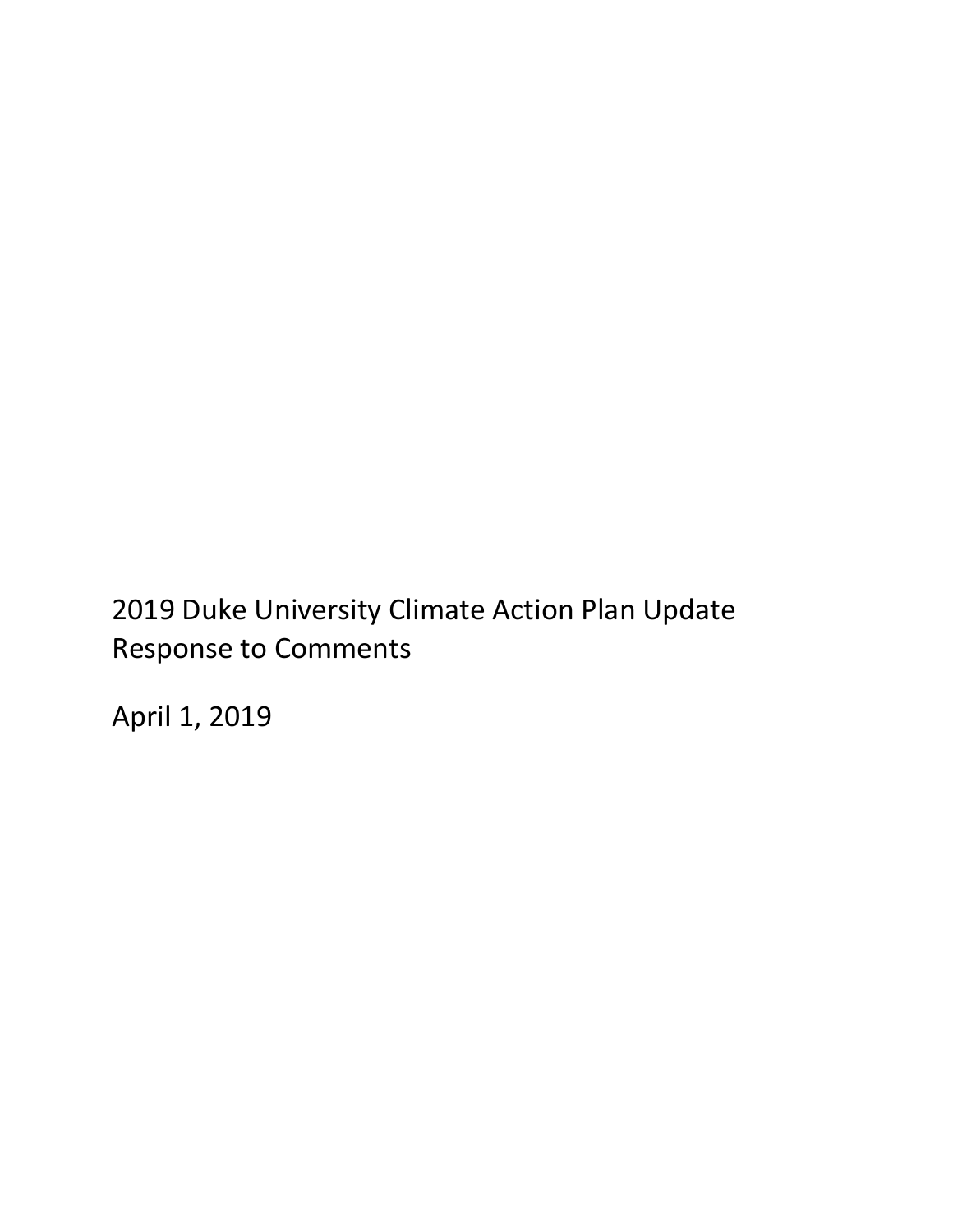# List of Questions addressed in Response to Comments

#### **Overall CAP Document**

- 1. Who was involved in the development of the 2018-2019 CAP Update?
- 2. What is included in Duke's Scope of Emissions?
- 3. Does the Duke University Health System have a Climate Action Plan?
- 4. What other sustainability planning is Duke University working on that is not included in the Climate Action Plan?
- 5. Why has it taken so long to execute some portions of the 2009 Climate Action Plan?
- 6. How does Duke's GHG reduction efforts compare to peer institutions?

#### **Energy**

- 1. What was the purpose, audience, and function of the Energy Needs Analysis? How is Duke considering resiliency in campus energy planning?
- 2. What is the plan to finance infrastructure projects? Have the cost savings/ROI been quantified for energy infrastructure decisions?
- 3. What is Duke doing to increase energy efficiency on campus?
- 4. Would it be useful to create Energy Use Intensity (EUI) targets by building type on campus?
- 5. Why are some buildings too cold or too hot at times during the year?
- 6. How is Housing and Residence Life incorporating sustainability and energy efficiency into residence halls on campus?
- 7. What is the solar capacity on campus what does Duke University have, where could this expand, and what are the limits?
- 8. How has Duke engaged with the N.C. House Bill 589 process and how will it respond once rules are determined? What is the potential impact on Duke University's greenhouse gas emissions?
- 9. What is the potential for other renewables on campus such as wind and geothermal?
- 10. Has Duke University considered energy storage options?
- 11. Why would Duke University continue to invest in natural gas infrastructure? Is the University considering electrification?
- 12. Will Duke University consider Combined Heat and Power (CHP) or Co-Generation again in the future?
- 13. It is hard to compare the Combined Heating and Cooling (CHC) system to Combined Heat and Power (CHP) as the cost comparisons are not fully fleshed out for CHP – why is this the case?
- 14. What are Duke University's future growth projections?
- 15. What are the future plans for Central Campus and how will this impact campus utility demand?
- 16. The Energy Needs Analysis provides a good guide for the next decade to meet Duke University's utility needs but how is Duke planning longer term for transformative technologies?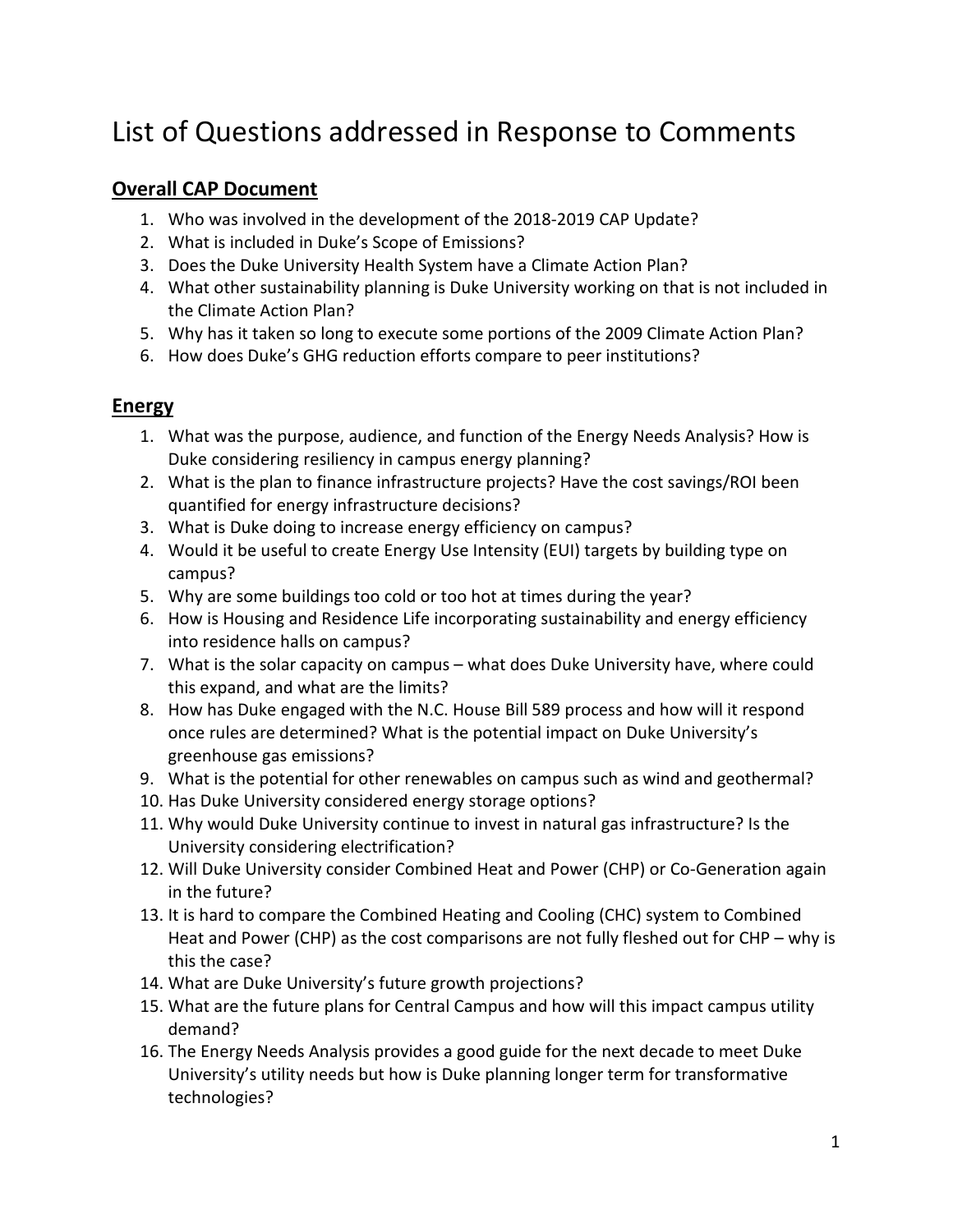17. How is Duke University being strategic about energy needs – load shifting, energy storage, etc?

#### **Biogas**

- 1. What is Duke University's motivation/vision for biogas development in N.C.? Could it be more cost effective to flare the methane and get carbon offsets rather than spend money developing the Renewable Natural Gas (RNG) infrastructure?
- 2. Is Duke University only pursuing swine-based biogas?
- 3. How does Duke University intend to engage communities potentially impacted by its biogas purchases?
- 4. How can Duke University make biogas procurement decisions more transparent?
- 5. What is the timeline for biogas decision-making and project development?
- 6. How does Duke University calculate the emission reductions from biogas in the CAP?

### **Transportation**

- 1. What are some examples of how Duke University has incentivized use of alternative transportation since the 2009 CAP?
- 2. Which sources of transportation emissions are included in Duke University's CAP?
- 3. What is the current status of bike-sharing at Duke University?
- 4. What is the current status of Duke University's ride-hailing partnerships?
- 5. How many Duke University employees have registered hybrid or electric vehicles?
- 6. What is the current status of electric vehicle charging infrastructure on campus?
- 7. Could it be possible to make the Chargepoint electric vehicle chargers free to use?
- 8. What is Duke University's position on light rail in Durham?
- 9. What is the size and distribution of vehicle type of Duke University's current fleet?
- 10. Does the emissions forecast for fleet emissions take into account new electric bus purchases?
- 11. Has the Campus Sustainability Committee considered a cap on air travel for departments?

#### **Carbon Offsets**

- 1. What are carbon offsets?
- 2. What are some examples of carbon offset project that the Duke Carbon Offsets Initiative has developed?
- 3. What are some examples of past Duke Carbon Offsets Initiative projects that have involved students?
- 4. How many carbon offset does Duke University estimate it will need starting in 2024?
- 5. Does the Duke Carbon Offsets Initiative have a goal of how many carbon offsets will come from local projects?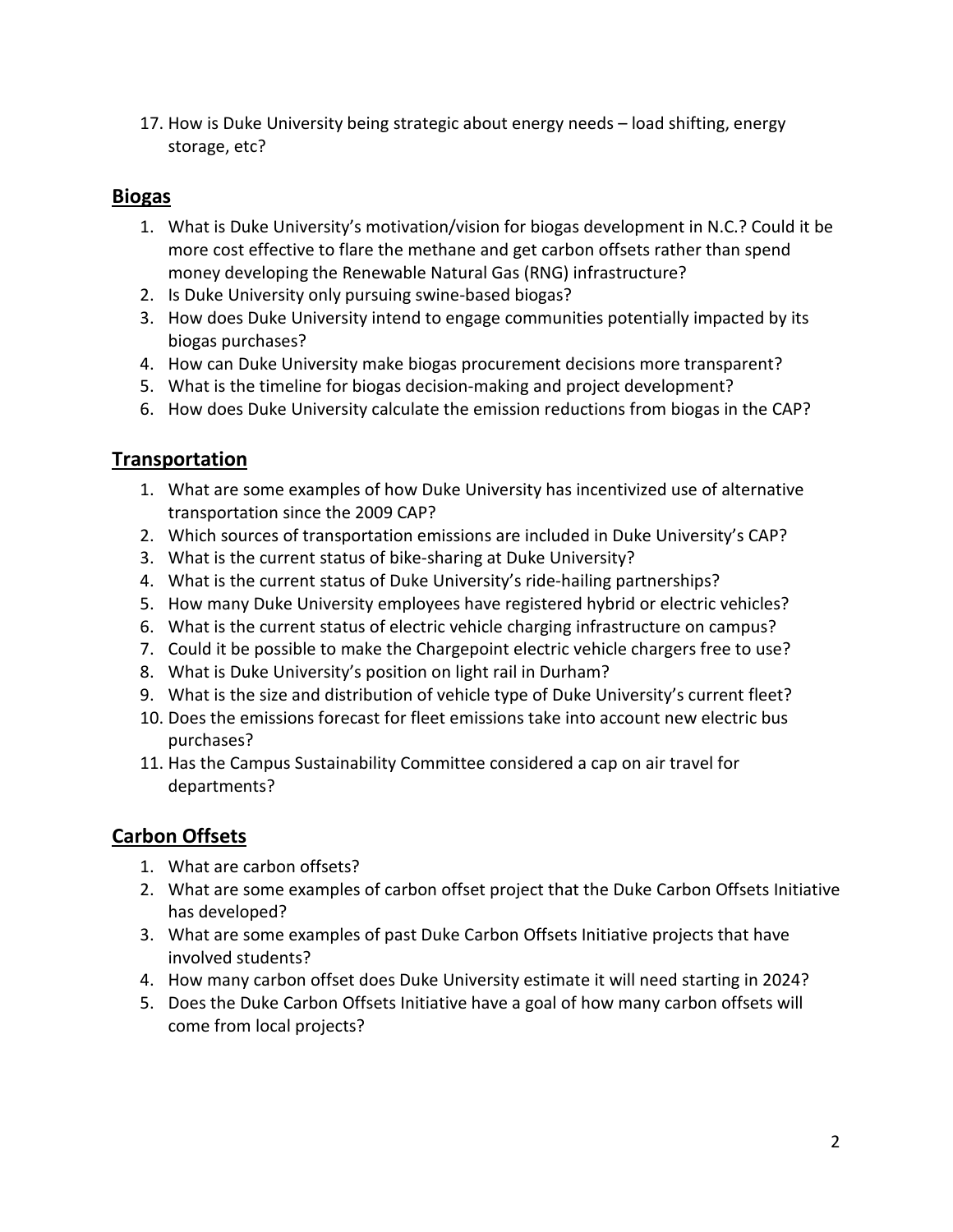#### **Academics**

- 1. What are some of the ways Duke University has progressed on its education recommendations in the 2009 Climate Action Plan?
- 2. How many students at Duke University are enrolled in degree-seeking programs that are environmentally or sustainability-focused?
- 3. What is the Experiential Certificate in Sustainability Engagement?
- 4. What is Sustainable Duke's Campus As Lab (CAL) program?
- 5. What are some ways that faculty could incorporate sustainability into their courses?

#### **Communication**

- 1. How has Duke University progressed on its recommendations in the 2009 Climate Action Plan?
- 2. What are Sustainable Duke's current outreach and communication methods?
- 3. What does Sustainable Duke envision for the Sustainability Champion program?
- 4. What is the Green Grant fund and how is it used by Sustainable Duke?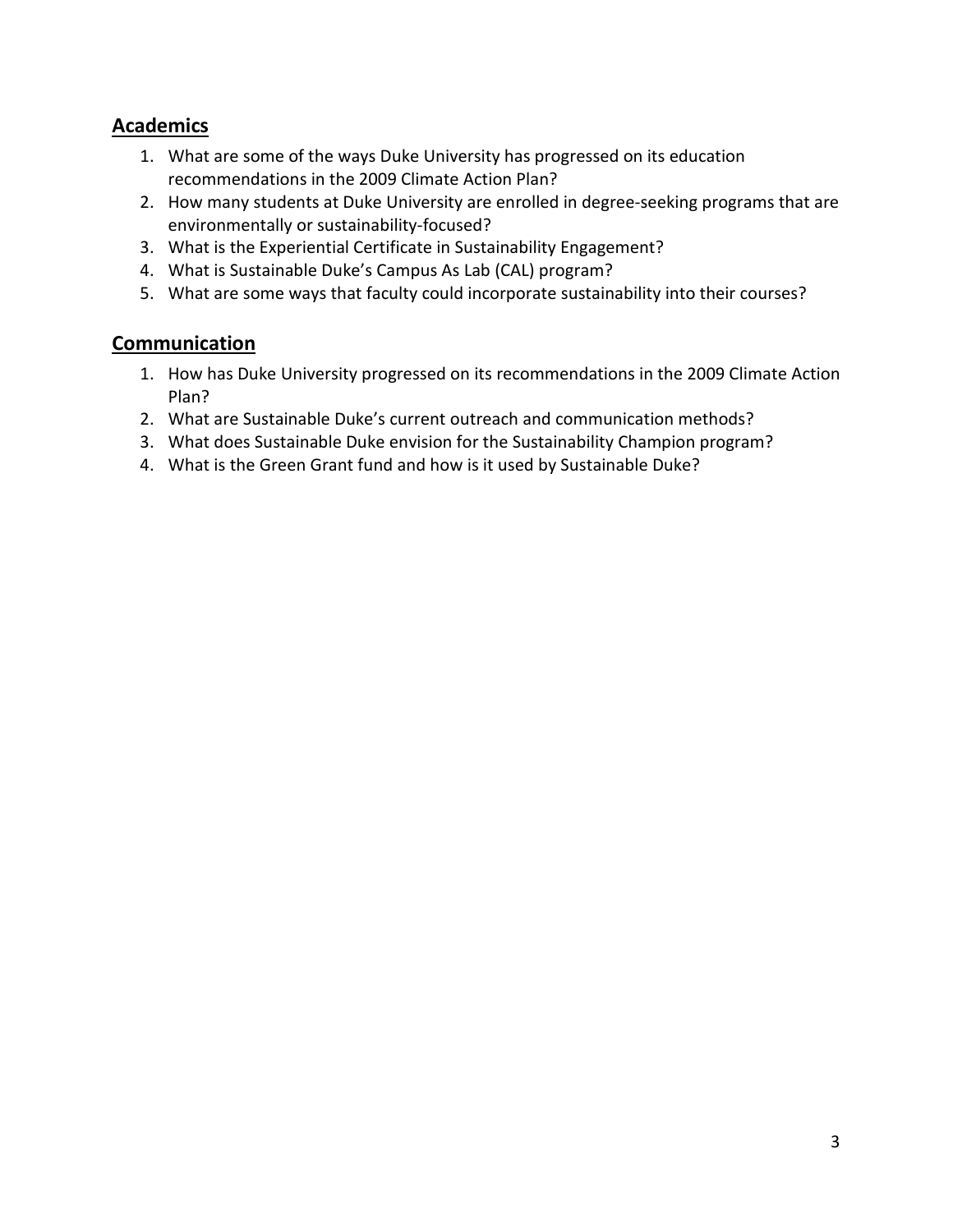# Overall CAP Document

#### **1. Who was involved in the development of the 2018-19 CAP Update?**

Sustainable Duke, in collaboration with Facilities Management Department, Parking and Transportation, Human Resources, and the Campus Sustainability Committee, developed the CAP Update. With a goal of full transparency, the CAP Update was shared publicly during a 45 day open comment period (November 2, 2018 – December 17, 2018).

While the CAP Update was available on Sustainable Duke's website, it was also sent out to the following organizations and entities during the request for comment period.

#### Newsletters/Email Outreach

- · Sustainable Duke 10,000 members
- Duke Today article Duke community and public
- Working@Duke 40,000 employees
- Chronicle articles Duke community and public
- Grad/Prof Student Council 9,000 students
- Undergrad Env. Affairs Board 200 students
- Environmental Alliance 950 subscribers
- Duke Climate Coalition 2,000 subscribers
- NSOE community 800 members
- NSOE Board of Visitors 30 members
- NSOE Alumni Council 17 members
- Energy Initiative 2,600 subscribers
- Greener Durham social media 2,000 followers
- Ivy+ Sustainability Network 45 members
- Int. District Energy Association 2,000 members
- Local Env. Organizations including Environmental Defense Fund, Natural Resource Defense Council, NC Sierra Club, NC Conservation Network, NC Sustainable Energy Association, Southern Alliance for Clean Energy, NC Clean Tech Center, NC State University, UNC

Aside from the outreach outlined above, Sustainable Duke and Facilities Management Department hosted presentations and held meetings for in-person commenting.

#### **Presentations/Meetings**

- Campus Sustainability Committee 32 members
- CarbonNetZero 55 attendees
- Duke Student Government 60 students
- Durham Environmental Affairs Board 20 attendees
- NSOE faculty meeting 5 faculty
- ENV245 30 students
- ENV First Year Seminar 25 students
- Environmental Alliance 5 students
- Duke Climate Coalition 5 students
- Green Devils 15 students

This outreach led to the active participation of over 350 Duke internal and external community members, which generated over 50 pages of comments. All comments received from these individuals were summarized and presented to the Campus Sustainability Committee in addition to being responded to in this Response to Comments document and with edits in the draft Climate Action Plan update.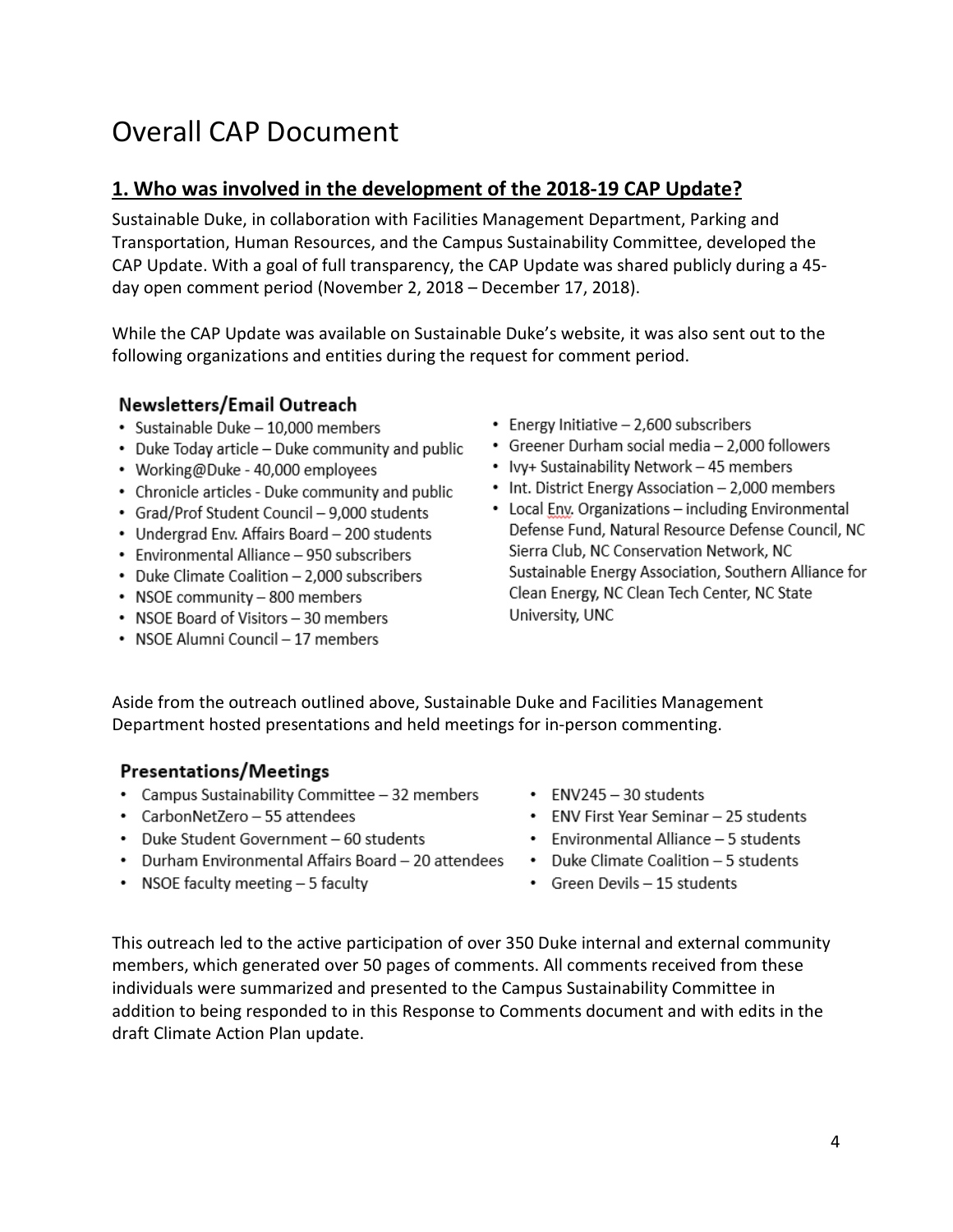# **2. What is included in Duke's scope of emissions?**

The CAP breaks down Duke University's overall emissions into three distinct categories to define and address the unique attributes and scope of each. These categories were outlined by the American College and University Presidents' Climate Commitment, which is the commitment that Duke University signed in 2007.

- Scope 1: Direct GHG Emissions from:
	- Fuel used on campus for heating generation
	- Fuel used in Duke-owned vehicles and marine vessels
	- Fertilizer used on Duke grounds
	- Refrigerants
- Scope 2: Indirect GHG emissions from:
	- Electricity purchased from Duke Energy
- Scope 3: Other Indirect GHG emissions from:
	- Employee commuting (student commuting not included)
	- Air travel paid for by the university (student travel to and from Duke and study abroad not included)
	- Landfilled waste
	- Fugitive emissions from natural gas extraction and transport (added in 2017)
	- Transmission losses from purchased electricity (added in 2017)

In addition, criteria have been established to define the types of facilities included within scope for the CAP. The criteria focuses on which entities Duke University has direct operational control over.

- Included Entities
	- o Duke University
	- o School of Medicine
	- o School of Nursing
	- o Duke Marine Lab
- Excluded Entities
	- o Duke University Health System
	- o Leased Spaces
	- o Duke International Campuses

#### **3. Does the Duke University Health System have a Climate Action Plan?**

Based on Duke's signing of the American College and University Presidents' Climate Commitment in 2007 and alignment with peer universities, Duke University's carbon neutrality goal encompasses the university-side of Duke (including School of Medicine and School of Nursing). Due to this, the Climate Action plan identifies targets for the University separately from the larger Duke institution, which includes the hospital, outpatient clinics and support facilities for the health system in Durham. While Duke's target date for carbon neutrality will only apply to the University, it should be noted that the operational changes and future campus emission reduction measures will also result in a lower GHG footprint for the Health System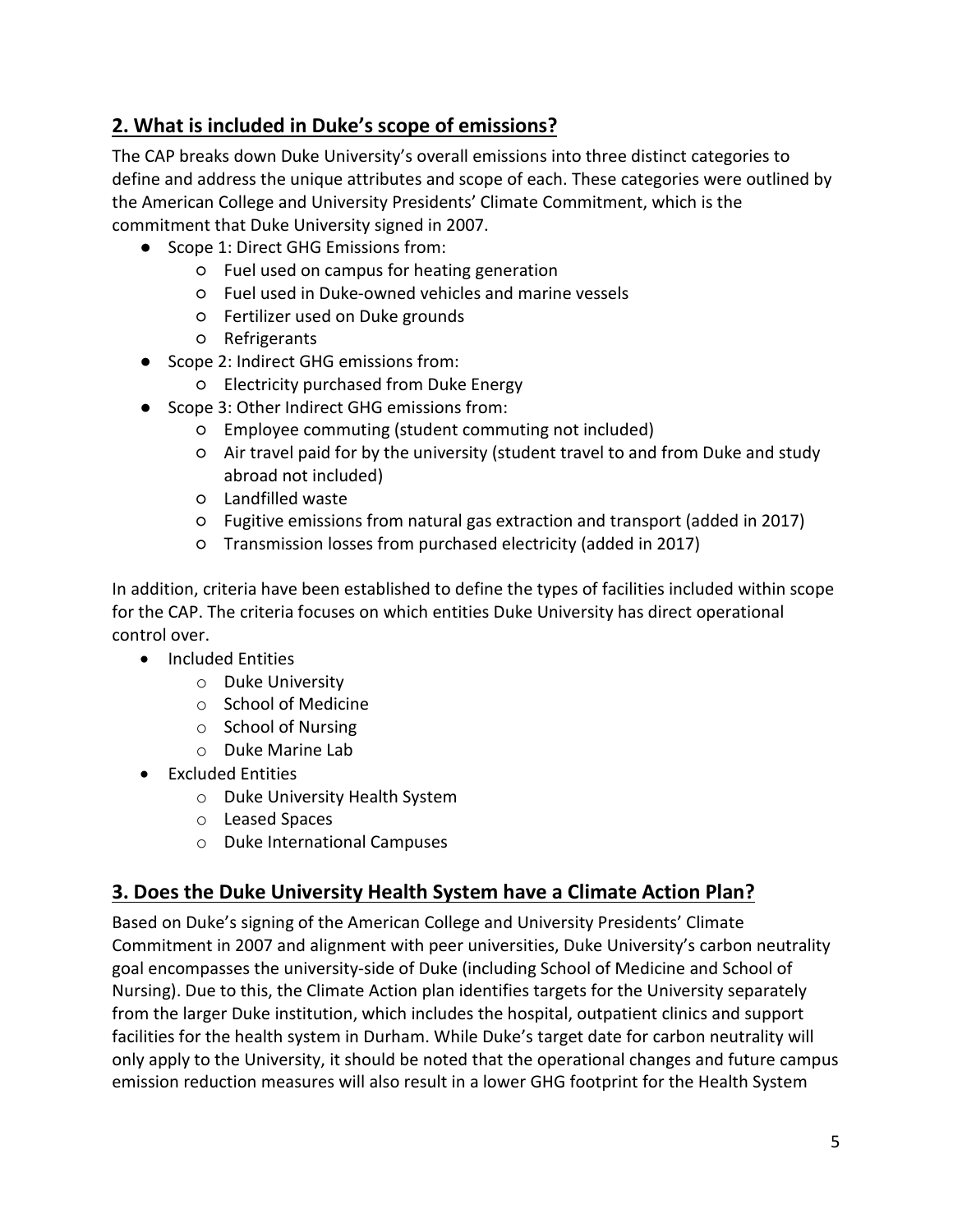facilities which are located contiguously with West Campus and share common systems and services.

# **4. What other sustainability planning is Duke University working on that is not included in the Climate Action Plan?**

While the CAP is targeted towards emission sources that were outlined in the American College and University Presidents' Climate Commitment, Duke University recognizes that it does not include all sustainability-related topics that Duke is also working towards. Over the past decade, Duke has made great strides in expanding sustainability efforts across the operational and academic areas of campus and amplifying these efforts to the broader community. The work of the Campus Sustainability Committee to expand the CAP into a broader Sustainability Strategic [Plan](https://sustainability.duke.edu/campus-metrics) has guided much of this success. Since 2011, the CSC has assessed current efforts and worked to develop goals around important topics such as water, waste, food, natural resources, sustainable investment and procurement. Once the 2018 CAP update is complete, the University will revisit progress in these other areas as well as considering new emerging topics that should be addressed.

# **5. Why has it taken so long to execute some portions of the 2009 Climate Action Plan?**

When Duke University developed its original 2009 Climate Action Plan, it set into motion a path towards carbon neutrality in 2024. This was an ambitious long-term vision for the University that would guide numerous campus decisions and strategies to meet the ultimate goal. This plan provided recommendations to reduce emissions from energy used on campus and emissions from transportation-related activities (employee commuting, air travel, and Dukeowned vehicles). It also provided recommendations on carbon offsets, which led to the creation of th[e Duke Carbon Offsets Initiative.](https://sustainability.duke.edu/offsets) Lastly, the CAP also focused on ways to improve sustainability across Duke by creating recommendations for education and campus-community outreach.

Since 2009, Duke has made significant progress on these recommendations leading to a total emissions reduction of 24%, development of alternative transportation programs, an experientia[l Certificate in Sustainability Engagement,](https://sustainability.duke.edu/sustainability-certificate) and a strong communications and outreach plan that engages thousands of students, staff, and faculty every year.

While the University is on track with expected greenhouse gas emission reductions, this plan was set in the reality of a vibrant, changing campus that is impacted by numerous internal and external forces that can be hard to predict. Not all strategies recommended in the 2009 CAP have been implemented while many others have produced even greater results than expected. Recognizing this changing environment, the University began updating its Climate Action Plan in 2017 to assess progress to-date, review assumptions that may have changed and consider new strategies and technologies that will enable Duke to meet the 2024 goal. This update has also been an opportunity to engage student, staff, faculty and external stakeholders in a productive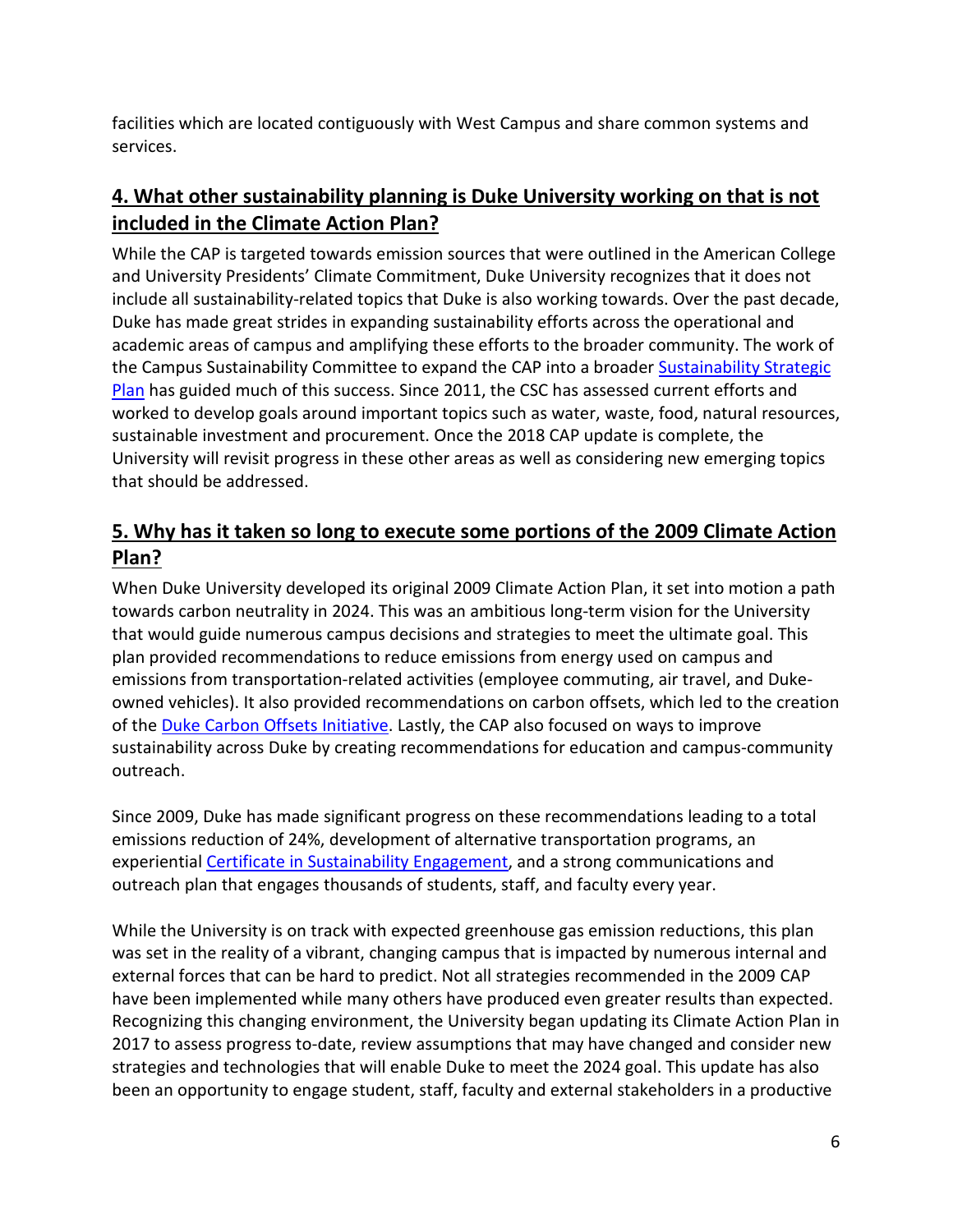discussion of the University's climate goals. It is the hope of the University that the 2018 CAP update will provide a clear road-map to achieving the 2024 goal and a continuation and expansion of Duke University's leadership in sustainability.

#### **6. How does Duke's GHG reduction efforts compare to peer institutions?**

The Ivy+ Sustainability Consortium comprises 14 offices of sustainability from leading research universities in the United States. The consortium leverages its collective leadership to advance sustainability in higher education and beyond. One example of this leadership is that the consortium created the figure below to demonstrate absolute emission reductions between 2017 and their baseline emissions year (Scope 1 & 2 emissions only, Scope 3 emissions not included). The dot represents the percent emissions reduction target and target year publicly stated by each institution. Schools are organized in the chart in order of decreasing actual emissions reduction to date.

With the varied nature of emissions reporting at each school, there are some important disclaimers regarding the data summarized in the chart below. The data is self-reported by each institution and the calculation methodologies, baseline emission years, and boundaries of which type of emissions are included may differ between institutions. Therefore, this chart should not be used as a perfect comparison between institutions, but rather used to show how individual institutions are meeting their emission targets.

For example, Duke's target is 100% reduction by 2024 and has reduced Scope 1 and Scope 2 emissions by 36% from baseline. Note that this chart does not include Scope 3 emission types (e.g. commuting and air travel) that some institutions, like Duke, include in their emission reduction targets. With Scope 3 emissions included, Duke has reduced total emissions by 24%.

As is shown below, Duke is one of only 4 institutions with a 100% carbon neutrality commitment (including purchase of carbon offsets) and aims to be fully carbon neutral earlier than the other institutions. Similar to other institutions, Duke has reduced Scope 1 and 2 emissions through a variety of methods including energy efficiency/conservation, fuel switching and efficiency improvement in central plants, and reductions of emissions intensity of local grid electricity. Also important to note is that Duke is currently limited by N.C. legislation, which does not allow the ability to develop offsite, regional renewable energy (dark blue color in chart). However, bills such as House Bill 589 could address this issue in the future (*More detail on this is given in the Energy section Q#8*).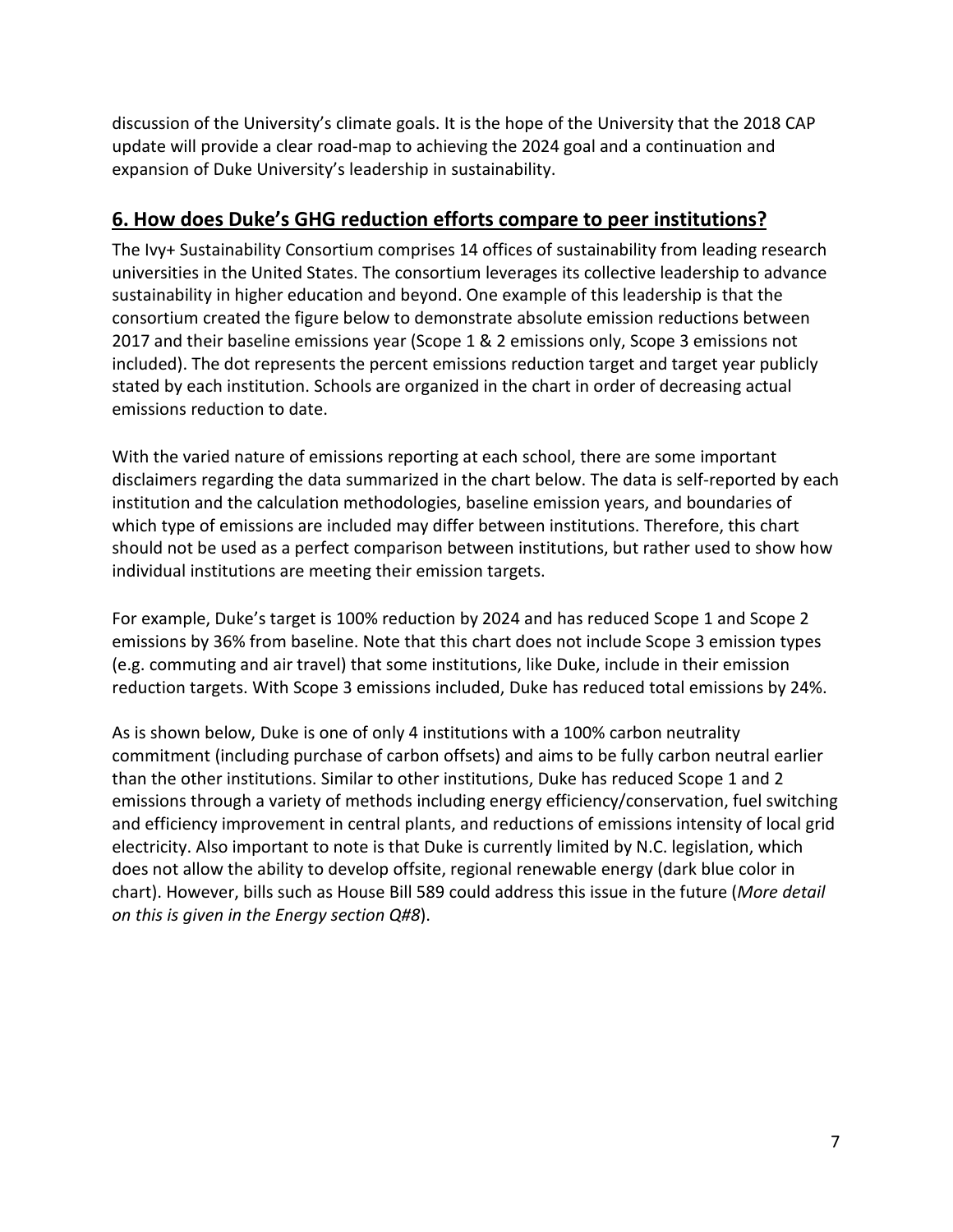#### **Figure 1: Ivy+ Sustainability Consortium's Scope 1 and Scope 2 emissions reductions (baseline year to 2017)**

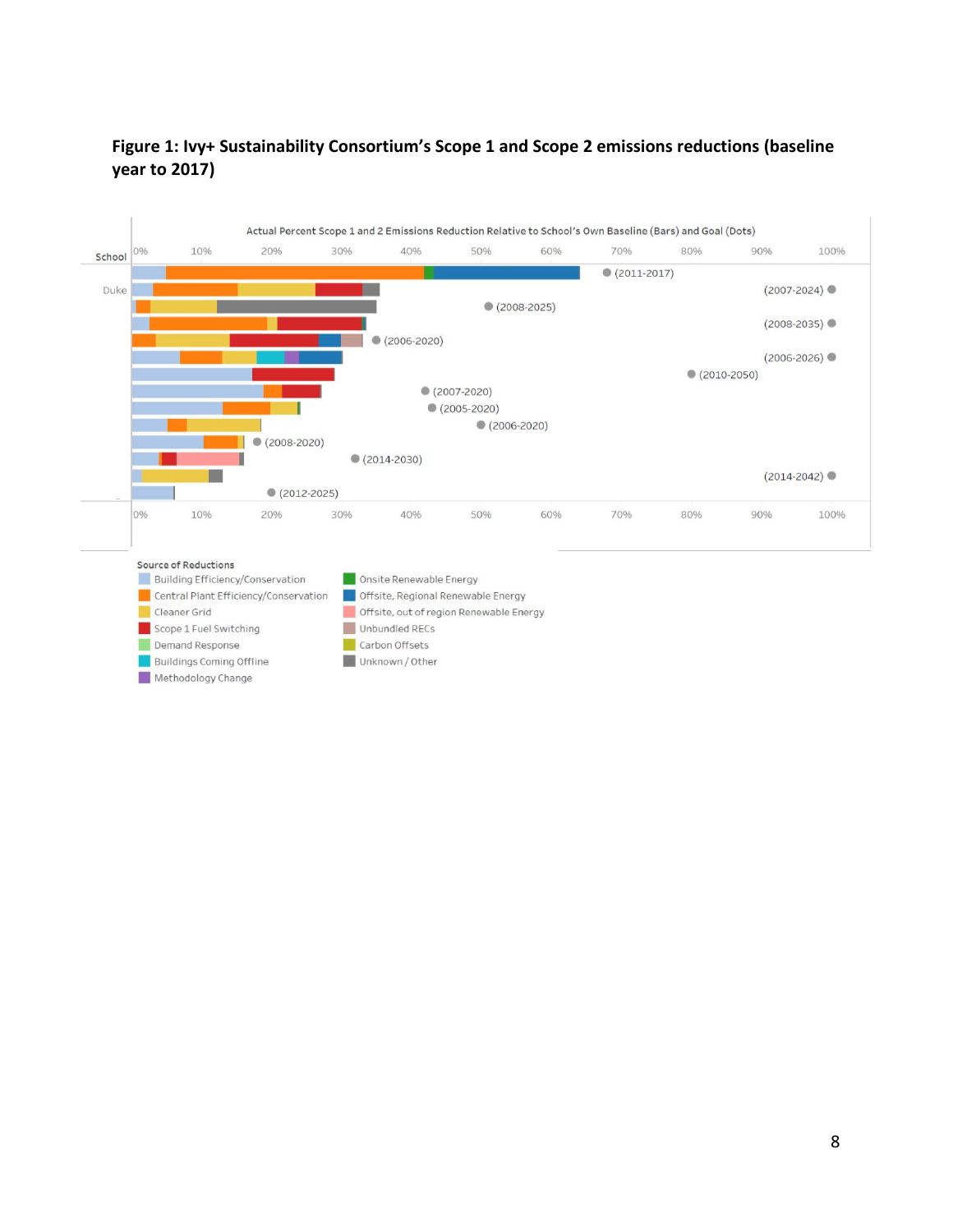# Energy

## **1. What was the purpose, audience, and function of Energy Needs Analysis (ENA)? How is Duke considering resiliency in campus energy planning?**

This effort entailed an energy needs analysis for the utilities at Duke University, assessing the current loads and production/distribution assets, ability to recover or adjust easily to an unforeseen event or outage (resiliency assessment), the impact of future loads on the systems and impact on carbon reduction goals. The following utility systems were assessed:

- Electrical Power
- Chilled Water
- Steam
- Hot Water
- Domestic Water/Reclaim Water
- Natural Gas

Relative to the resiliency assessment, several scenarios of various durations were considered in the assessment including:

- Total outage from Duke Energy, including 44 kV distribution system which also impacts thermal utility production
- Individual Duke Energy substation failure
- Total outage of water services from City of Durham impact on steam and chilled water plants
- Partial water outages due to water main failures impact on steam and chilled water plants
- Natural Gas system outage

Each of the utility systems were assessed for its current ability to withstand the major outages noted above, specifically impact to hospital, clinics, research and housing. Impacts and durations of outages to campus facilities for each scenario were identified and quantified, as well as coordinated with the current load shedding schemes/plans. Alternatives were conceptually developed and assessed that could better withstand the outage scenarios and improve utility system resiliency. Low carbon alternative fuel sources were considered, such as biogas and solar photovoltaics.

While the ENA is a public document, the audience was specifically the utility engineers and other technical Facilities Management staff. Duke University will continue to build upon the results of the 2018 ENA to develop a detailed Utility Master Plan that establishes the major projects, timeline, and costs for proposed projects. Please refer to the CAP Energy Reduction Plan diagram in the 2019 Climate Action Plan document for additional details regarding the timeline and greenhouse gas impact of various technologies the University is planning to implement or study further.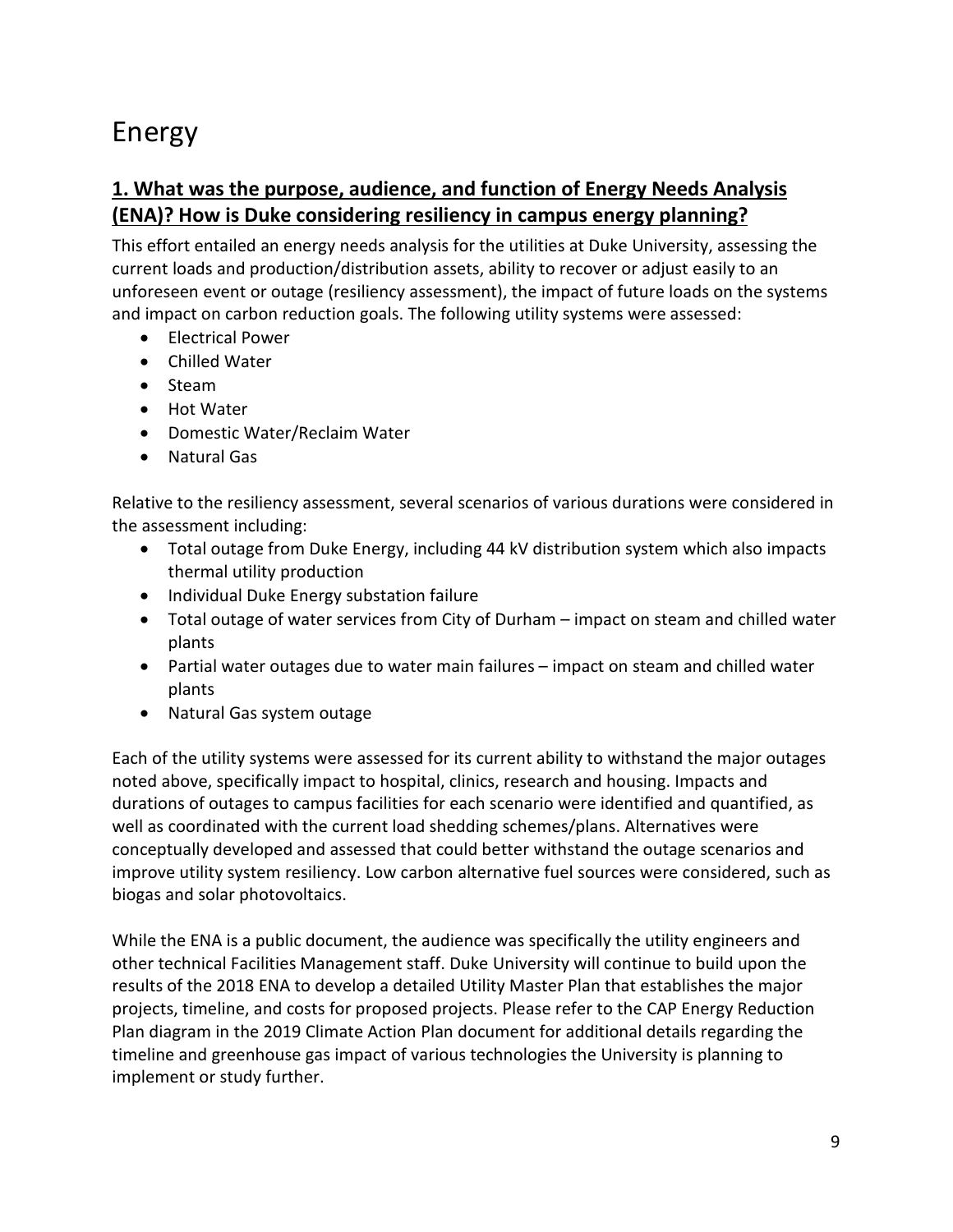# **2. What is the plan to finance infrastructure projects? Have the cost savings/ROI been quantified for energy infrastructure decisions?**

All utility infrastructure projects are debt financed. The debt service is one component of each utilities' expenses that is converted into a unit rate. The unit rates for each utility is charged to building occupants based on metered usage. Proposed projects with cost savings are evaluated based on simple payback in years. For more complex projects, net present value method may be used to determine the relative value. Decisions between various options are not only based on payback or net present value (NPV), but also operational, maintenance, and locational considerations.

## **3. What is Duke doing to increase energy efficiency on campus?**

Duke University's internal Energy Management team, a part of the Facilities Management Department (FMD), consists of building systems engineers, automation engineers, analysts, and technicians. These dedicated professionals continuously research and implement supply-and demand-side energy, water, and operational efficiency improvements, resource cost management strategies, and data management and analysis methods.

# *Energy Efficiency Projects*

Duke University invests significant resources into ensuring existing campus buildings operate as efficiently as possible. Through strategies such as the ones listed below, the University has reduced energy use in building constructed prior to 2008 (pre-CAP buildings) by 12% as of FY17.

- HVAC Temperature and Scheduling Parking Lot LED Lighting
- 
- 
- Thermal Plant Efficiency Building LED Lighting
- 
- 
- LED Site Lighting **•** Steam, Electric, Water Metering Upgrades
- Retro-Commissioning Building Energy Audits
	-
- Waste Heat Recovery District Steam to Hot Water Conversion

A key energy efficiency strategy employed by FMD is retro-commissioning, or "existing building commissioning," a systematic process for identifying and implementing operational and maintenance improvements in a building to ensure continued good performance over time. The intent of the process is to optimize the performance of building subsystems as well as how they function together. Retro-commissioning focuses on operations and maintenance improvements and diagnostic testing, although needed capital improvements may be identified and recommended through the process.

Duke's Energy Management team has broad experience executing retro-commissioning projects. An example of a large project completed in 2016 was ~\$1M project in French Family Science Center to tune-up and calibrate laboratory exhaust systems. This project achieved its engineering performance improvement objectives, and has had the side benefit of avoiding over \$650,000 in energy expenditures since completion. While, retro-commissioning projects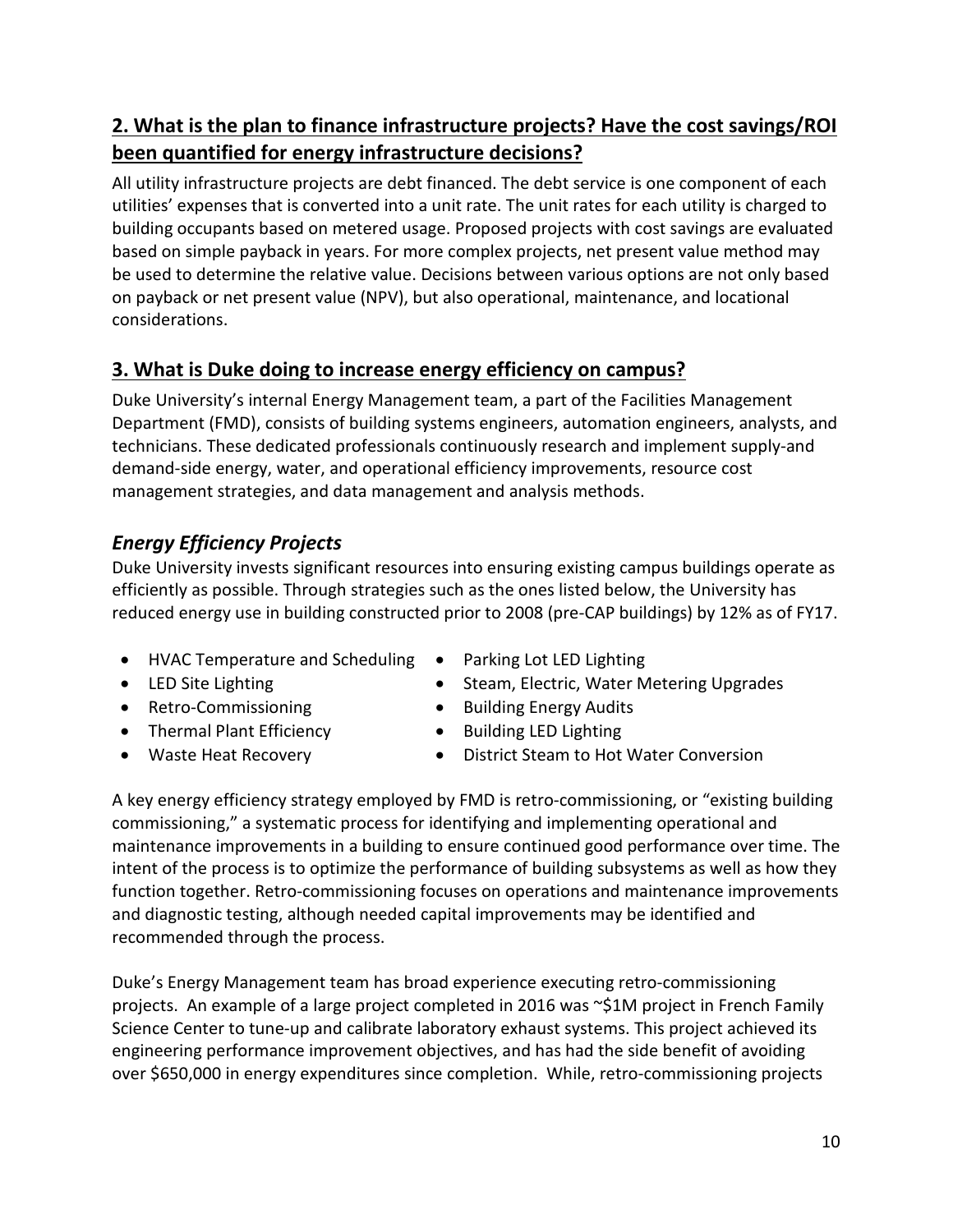like these often result in huge energy savings, they don't necessarily reduce the peak utility demand and thus reduce the system capacity required to serve the buildings.

Using less energy can be the fastest, most cost-effective method of reducing Duke University's carbon footprint. The University has made significant progress in reducing the energy needs of its campus, even as it grows with major renovations and new construction, and it will continue to pursue energy efficiency in the future. The 2018 Climate Action Plan includes projects to expand efficiency measures in central plants and buildings, as well as ongoing implementation of newer technologies across campus, such as LED lighting to further reduce energy related GHG emissions.

Duke University maintains nearly 1000 utility meters to track energy consumption and demand profiles for all of the buildings connected to the campus-owned utility systems. This is true not just for electricity and water, but for steam, chilled water, and hot water utilities as well. The majority of the campus energy load, including 100% of chilled water and hot water utilities, and 95% of the steam utility, can be measured to the 15-minute interval level. While there are still some older metering devices that aren't digitally connected, these are read monthly for consumption data. The University also has a multi-year plan to upgrade those in locations where additional data is useful for improving system operation and efficiency.

FMD is also halfway through implementation of a new "Energy Data Analytics" program. This is a project to capture significantly more building operating information, specifically related to heating and cooling systems, into a single database, so that the University can perform "continuous commissioning" on building systems while reducing energy consumption and cost. This project has significant IT system design challenges such as how to obtain data from devices and systems that predate the modern internet and current plug-and-play expectations of technology. This project is nearly a year in progress, and will take approximately another year to be fully operational.

# **4. Would it be useful to create Energy Use Intensity (EUI) targets by building type on campus?**

EUI is a useful metric for making relative comparisons between similar buildings. However, it is less useful for absolute evaluations of building performance. EUI helps building managers and Duke's Facilities Management Department (FMD) focus on where to invest resources to more deeply investigate potential areas of savings.

However, the factors that influence EUI over time are varied, and many different parties have a role in potential solutions to lowering EUI. Influencing factors include: hours of occupancy, number of occupants; type of activities, age of building systems, age of building envelope, HVAC control technology type, and relative level of occupant participation in energy savings behavior (such as eliminating space heaters, minimizing the use of "mini-fridges", and centralizing print/copy resources).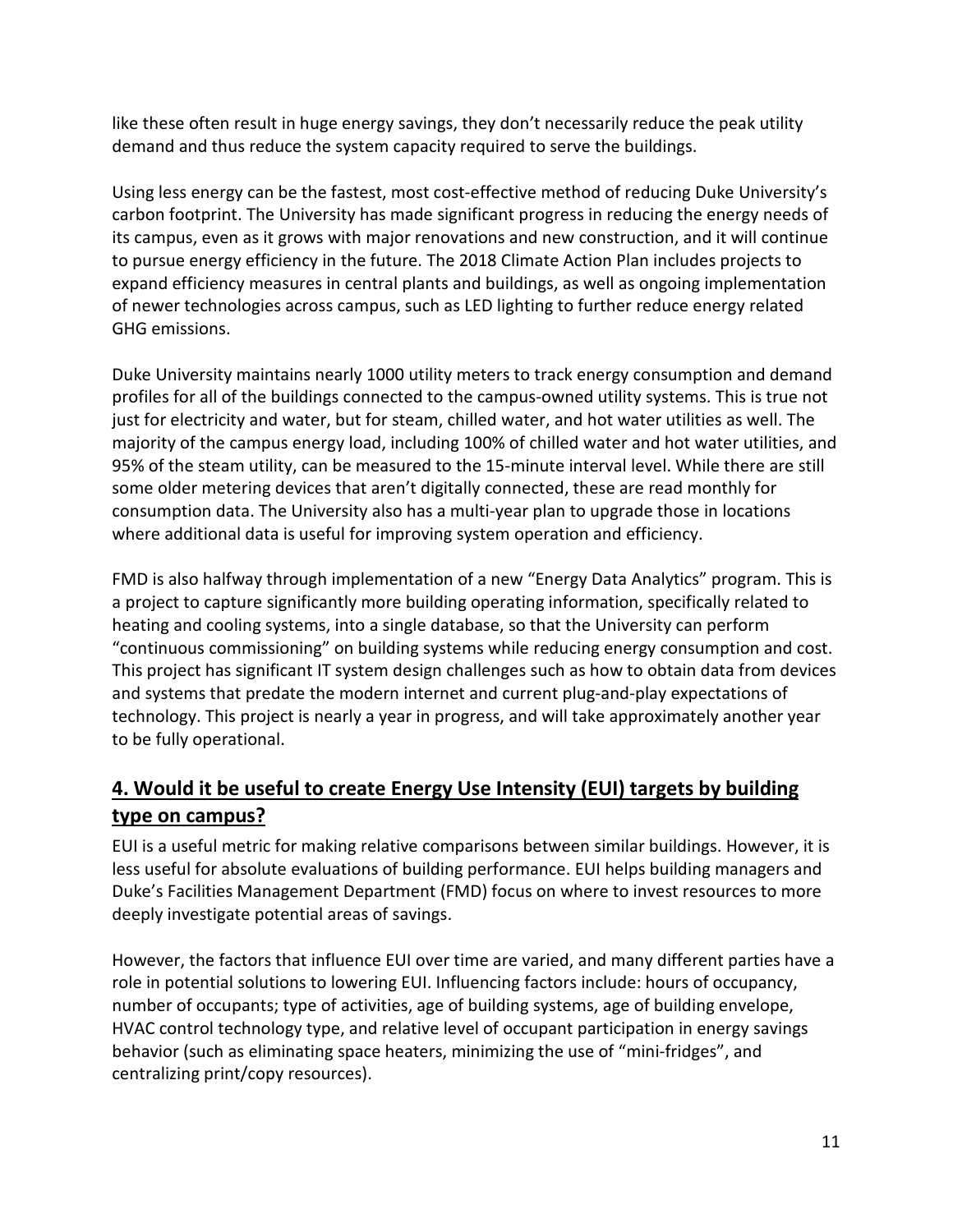Retroactively developing full building energy models is a fantastic academic learning exercise in that it teaches the modeler how to understand the myriad ways that buildings use energy. However, if performed with the goal of only setting EUI targets as a hypothetical performance metric, it is of lesser value to facility operators. These modeling exercises require substantial time, personnel, and financial resources for Duke FMD that can be better used in other energy management activities.

# **5. Why are some buildings too cold or too hot at times during the year?**

There are multiple factors contributing to the temperatures of campus buildings and how those temperatures are perceived by building occupants. For most campus buildings, Duke manages cooling, heating and humidity control through its chilled water system, steam and hot water plants. Duke tries to maintain building temperatures within a comfort range based on outdoor temperatures and conditions. Factors such as age of the infrastructure of a building or primary design function of the building can affect the cooling/heating of a building. Building occupants may also have varied expectations about what constitutes comfort.

### **6. How is Housing and Residence Life incorporating sustainability and energy efficiency into residence halls on campus?**

Housing & Residence Life (HRL) consistently seeks ways to increase the sustainability of its residence halls and work practices. Some simple examples include gradually installing more low flow shower heads, LED lighting, and water bottle filler stations each year. HRL staff have also implemented sustainable housekeeping practices using environmentally friendly cleaning supplies.

When planning new residence halls, HRL follows the University's sustainable building guidelines including working with Facilities Management to select building energy systems that support sustainability practices. Systems for new buildings meet the University standards for energy efficiency and major renovation projects introduce central chilled water to cool buildings much more efficiently than current window air conditioning units.

## **7. What is the solar capacity on campus – what does Duke University have, where could this expand, what are the limits?**

#### *Current Solar on Campus*

Duke University has explored and invested in on-campus renewable energy projects as part of its strategy to reduce carbon emissions on campus while meeting growing energy needs. As of spring 2019, Duke has 900 KW of solar photovoltaics (PV) and hot water (shown as equivalent kW) installed in the following locations:

- Bryan Center 80 kW solar hot water
- Smart Home 10 kW solar PV
- Grainger Hall 45 kW solar PV and 15 kW solar hot water
- Research Drive Parking Garage 750 kW solar PV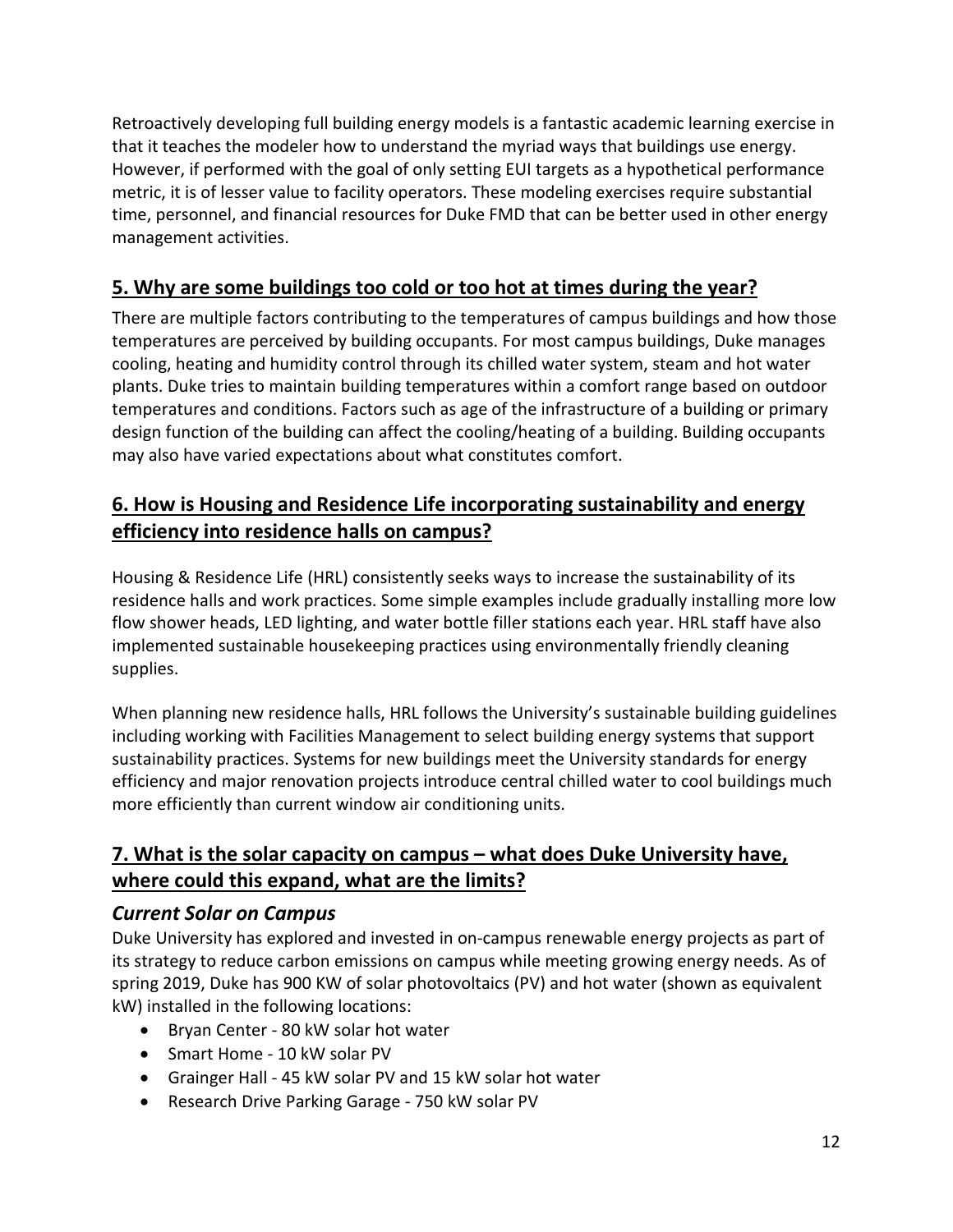Duke is currently subject to regulatory limits to on-campus solar installations, and in other cases PV is not a cost effective option when compared to other alternatives for reducing the campus greenhouse gas footprint.

#### *Limits to on-campus solar*

Based on current N.C. regulations, Duke University is only allowed to develop and utilize 1MW of net-metered solar electricity per account on campus – any additional capacity must be sold back to Duke Energy at a loss. The sell-back of solar-generated power is only valued at Duke Energy's avoided-cost price per kWh, which is much lower than what Duke University pays for grid electricity. The University has 5 main accounts associated with the 5 campus substations where the campus systems interconnect with Duke Energy's grid, so current on-campus production and use is limited to 5MW. Duke University has advocated that Duke Energy support increasing these limits.

In order to sell any excess solar capacity back to Duke Energy, power lines would have to connect from solar installations back to one of the five substations on campus. The operational and financial implications of running such lines across campus is prohibitive, so the most feasible location for solar installations is near one of the 5 substations

There are also several other constraints or considerations that go into decisions regarding oncampus solar. Some rooftops are oriented poorly as a solar resource, either because of the direction the building roof is facing or because their proximity to adjacent buildings or tree canopy results in shading that limits heat or power generation. In addition to these issues, a large proportion of Duke University buildings house research and health-care facilities which require space on the roof for exhaust systems and other HVAC equipment that cannot be obstructed by solar PV or thermal equipment. With regards to ground-mounted solar installations, these projects have to consider trade-offs such as the removal of campus tree canopy and other competing uses for that land (e.g. new buildings).

#### *Future Solar Feasibility at Duke*

Duke FMD has performed feasibility studies to evaluate on-campus locations for solar PV installations and provide lifecycle cost estimates for installing and operating those systems. The solar PV and thermal marketplace is evolving, as are the federal and state policy constraints that influence renewable energy in Durham. The University is currently finalizing a scope of work for a more detailed study that will build on previous work. Specifically, the study will:

- Review available campus spaces that are suitable as a solar resource;
- Develop a detailed understanding of the architectural and structural work required to integrate PV and/or solar thermal systems into roofs;
- Confirm and update on-campus electrical/thermal interconnection practices, for both current facilities and potential future sites;
- Review and confirm the ways in which PV interconnection design impacts operations and maintenance activities required to keep the campus grid operating reliably and safely.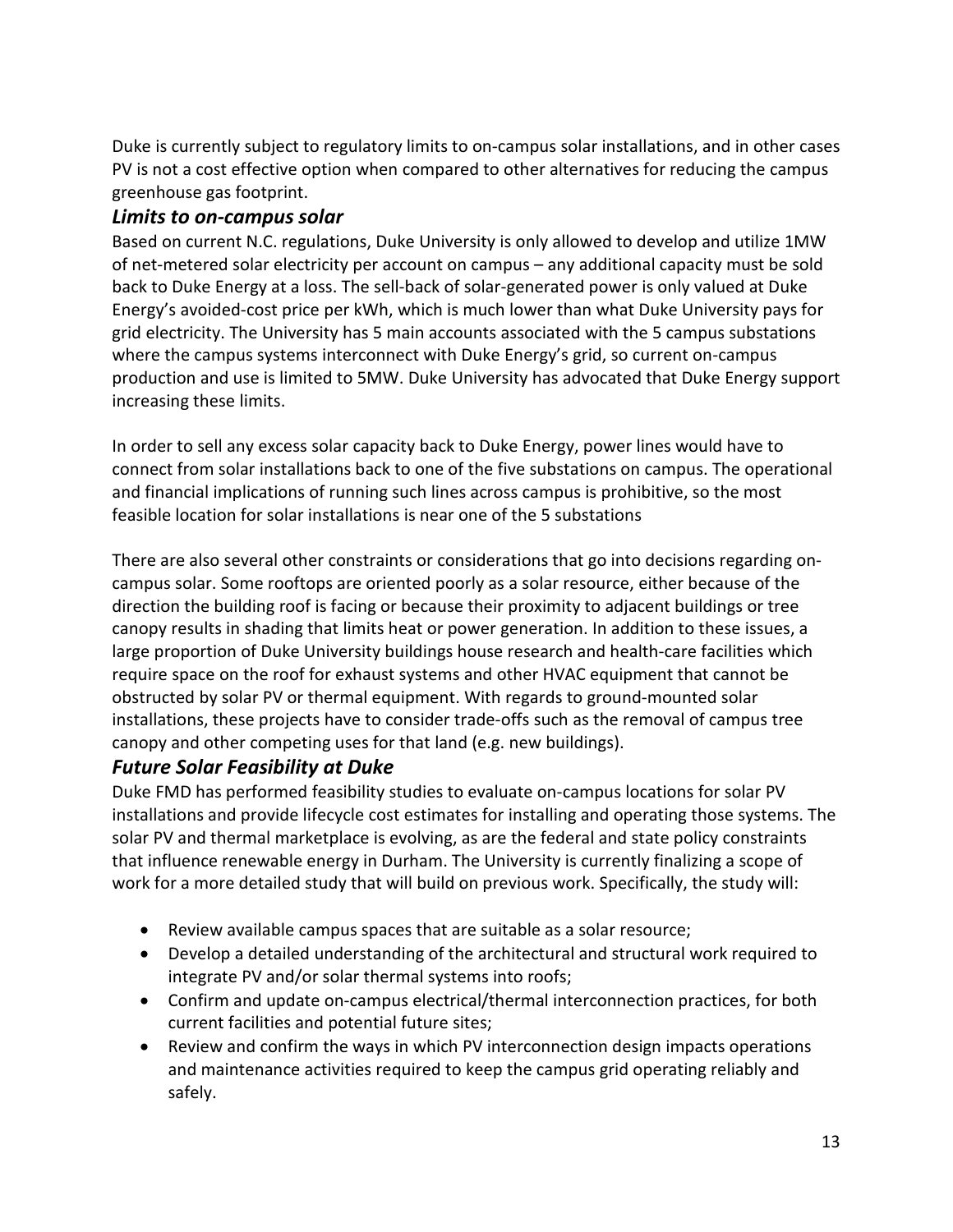When design solution options are identified, FMD will evaluate potential funding options, and perform lifecycle cost modeling exercises to evaluate the positive and negative costs incurred should the University desire and is allowed to increase on-campus PV generation. The results of this study will be shared with the Campus Sustainability Committee as soon as it is available, likely sometime in early 2020.

# **8. How has Duke engaged with the N.C. House Bill 589 process and how will it respond once rules are determined? What is the potential impact on Duke University's greenhouse gas emissions?**

University officials are closely following the North Carolina HB589 as it may be an opportunity for Duke University to build economically feasible, large-scale solar off-campus that has not previously been an option. In February 2018, the University joined with two other peer institutions, Wake Forest University and Davidson University, to file a *letter of support* with the N.C. Utilities Commission regarding HB589.

Depending on the final rules issued by the Utility Commission, Duke University plans to maximize its off-campus solar power purchase to the total amount allowed by law. A supplier and sites have been identified for solar power but due to confidentiality agreements, the University is unable to provide further details until the rules and contracts are finalized. If Duke University could take advantage of the maximum solar purchase allowed by the new regulations, it would result in a reduction of greenhouse gas emissions of approximately 50,000 MTCO2e or 23% of the projected total emissions reductions needed to become climate neutral for 2024.

Beyond this program, which would allow Duke University to source approximately a third of purchased electricity from renewable sources, there are not currently any regulations that permit off-site renewable power purchases. However, the University is committed to purchasing large amounts of off-site solar if it becomes available.

# **9. What is the potential for other renewables on campus such as wind and geothermal?**

Unlike coastal resources, wind power is not economical in the piedmont area of N.C. due to inconsistent wind patterns. For additional information, the [NREL "Wind Prospector" online tool](https://maps.nrel.gov/wind-prospector/) shows available wind resources in the eastern U.S. There is also currently a moratorium on wind power development in North Carolina and current state law does not provide an ability for Duke University to directly purchase off campus wind power. Geothermal has been studied numerous times for various buildings on campus. All of the studies showed that the required land for a geothermal field was too great for Duke University to commit to that purpose.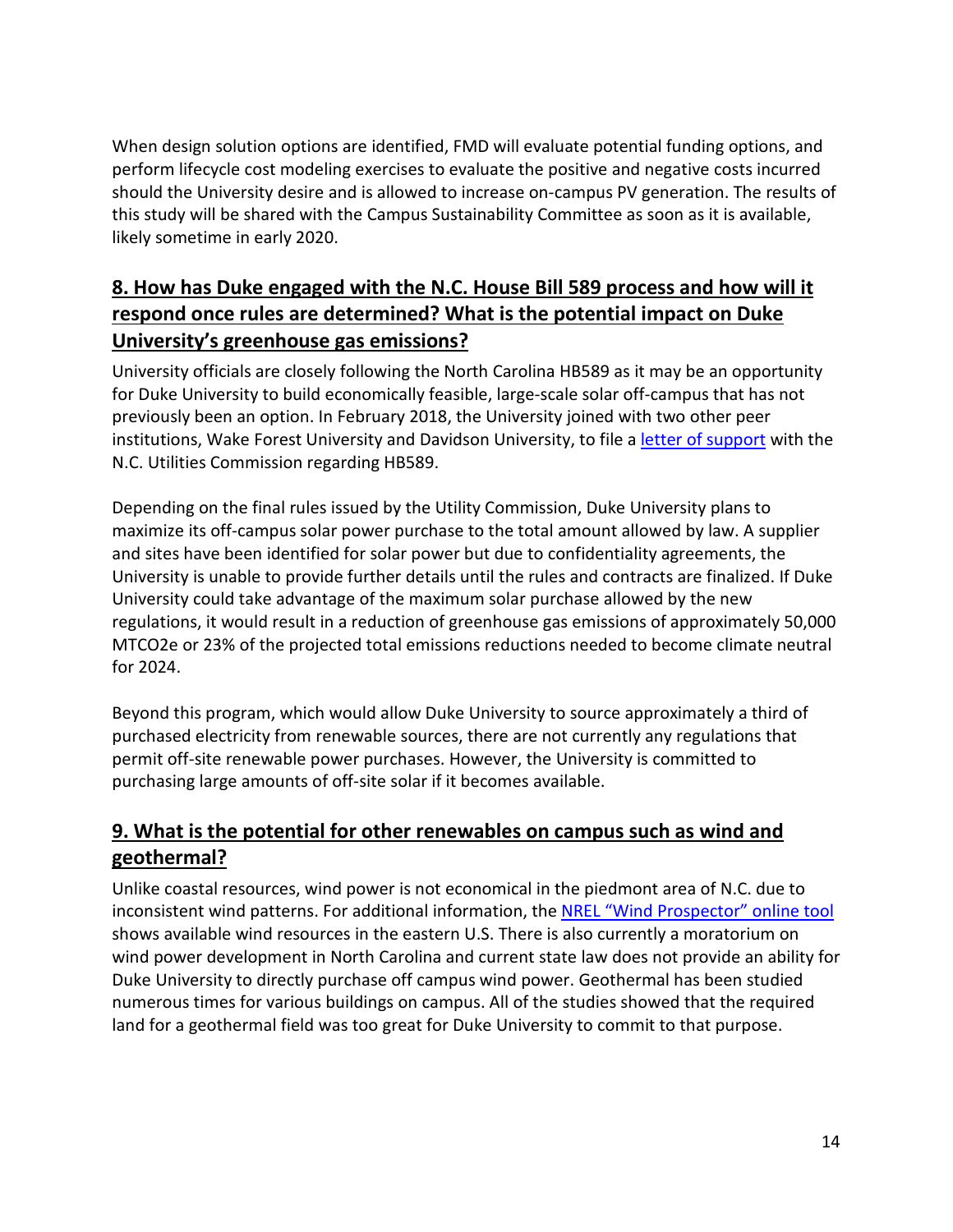### **10. Has Duke University considered energy storage options?**

As part of the recent Energy Needs Analysis (ENA), the University has considered energy storage to meet campus needs. An alternative to installing new engine generator units is an energy storage system that stores electrical power for use as standby power during outages. To provide one day of capacity for emergency chilled water, the energy storage device would need to store approximately 150 MWh. Utility-scale chemical battery systems to date are mostly lithium-ion systems, like batteries in cars, laptop computers, and mobile phones. Costs are declining but this system would still cost approximately \$50 million, compared to the estimated \$9 million for standby engine generators. Emerging chemical energy storage technologies for grid applications such as flow batteries could substantially reduce cost but are not readily available at this time.

Traditional mechanical energy storage systems such as compressed air energy storage and pumped hydro are not viable on campus. Pumped hydro is the most common type of energy storage in the world but requires large reservoirs of water at different elevations that are most often modification of existing geography and not completely manufactured as would be required at Duke University. There is a similar emerging technology that uses a crane to stack large concrete blocks when charging energy and then lowers the blocks to discharge the energy, but it is not readily available yet and not likely to be cost competitive for standby power. Grid-scale compressed air energy storage is rare and usually only utilized in combination with natural rock caverns that are air tight, which do not exist at Duke University. There is an emerging technology that uses liquid air energy storage to reduce the capacity of the storage system required allowing for fabricated pressure vessels to be used, but again this is not readily available or cost-competitive for standby power systems.

There are currently no known chemical or mechanical energy storage devices that are economically viable for a standby power system. These technologies are in use today as components in electric grid generation balancing every day. The everyday use of such systems can justify the high capital cost. These technologies are not typically applied in lieu of generation systems for providing standby power on a limited-use basis.

A more viable type of energy storage that Duke University is considering is thermal. A fielderected stratified chilled water thermal energy storage (TES) tank could be provided to loadlevel the emergency chilled water load as needed. The total amount of stored chilled water requires approximately 2 million gallons of useable TES. Mechanical or chemical energy storage devices are not feasible for sustained standby power to supply emergency chilled water during normal power failure, but TES could be used to level the emergency chilled load and reduce the need for standby generation.

The University is already moving forward with the recommendation from the ENA to study the addition of a thermal energy storage tank for chilled water. This tank would to 2 to 5 million gallons in size and would allow Duke University to produce chilled water at night when rates are cheaper and efficiencies are higher. The University would then pump that chilled water to the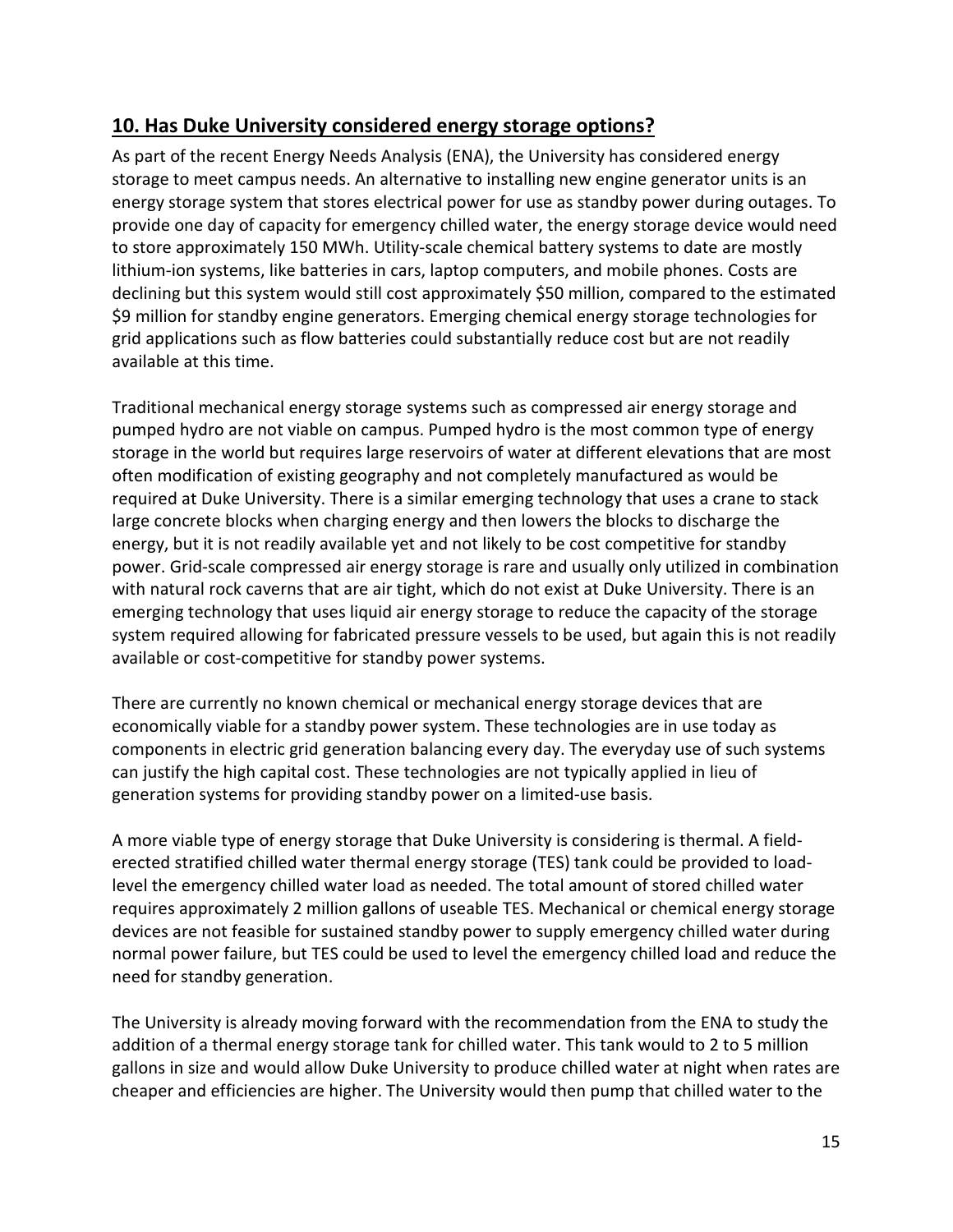buildings during the day. Duke University is also studying thermal energy storage for hot water in conjunction with heat recovery chillers for East Campus buildings and any future buildings on Central Campus.

# **11. Why would Duke University continue to invest in natural gas infrastructure? Is the University considering electrification?**

Nearly 50% of all of Duke University's energy needs is supplied by burning natural gas in campus boiler plants. This heat is transported to buildings in the form of steam or hot water where it is used for heating, sterilization and humidity control. Electrifying this heat production would cost the university at least an additional \$100M. In addition, Duke Energy would have to upsize its electrical service to the campus as the additional demand would exceed the current system capacity. Currently steam and hot water production is backed-up by on-campus storage of fuel oil in case of a loss of gas service. To replicate this necessary back-up ability, Duke University would be required to install ten or more diesel generators. Finally, the cost of producing this equivalent amount of heat with electricity is more than three times as expensive as with natural gas, adding over \$20M a year in operating cost. This would double the current utility rates for all campus building occupants. For these reasons, the University continues to believe the pursuit of biogas to replace natural gas is both more environmentally impactful and economical than electrification.

## **12. Will Duke University consider Combined Heat and Power (CHP) or Co-Generation again in the future?**

As of April 2018, Duke University announced that it delayed indefinitely plans to build a freestanding Combined Heat and Power (CHP) plant and will instead focus its attention on expanding opportunities to use biogas and other environmentally friendly fuels for its growing energy needs.

However, CHP or cogeneration provides a more efficient way to generate electricity and capture thermal energy that would otherwise be wasted at a typical electrical power plant. This waste heat can be transferred as steam or hot water to operate research and health care equipment, provide space heating, and control humidity in buildings. Another important benefit of cogeneration on campus is enhanced energy security in case of a grid outage due to a major weather event or system failure. A cogeneration facility could provide an on-campus source of electricity for emergency back-up needs in the medical center, research buildings, and other priority areas.

The University will continue to explore technologies such as cogeneration that could meet the capacity and resiliency needs of the institution.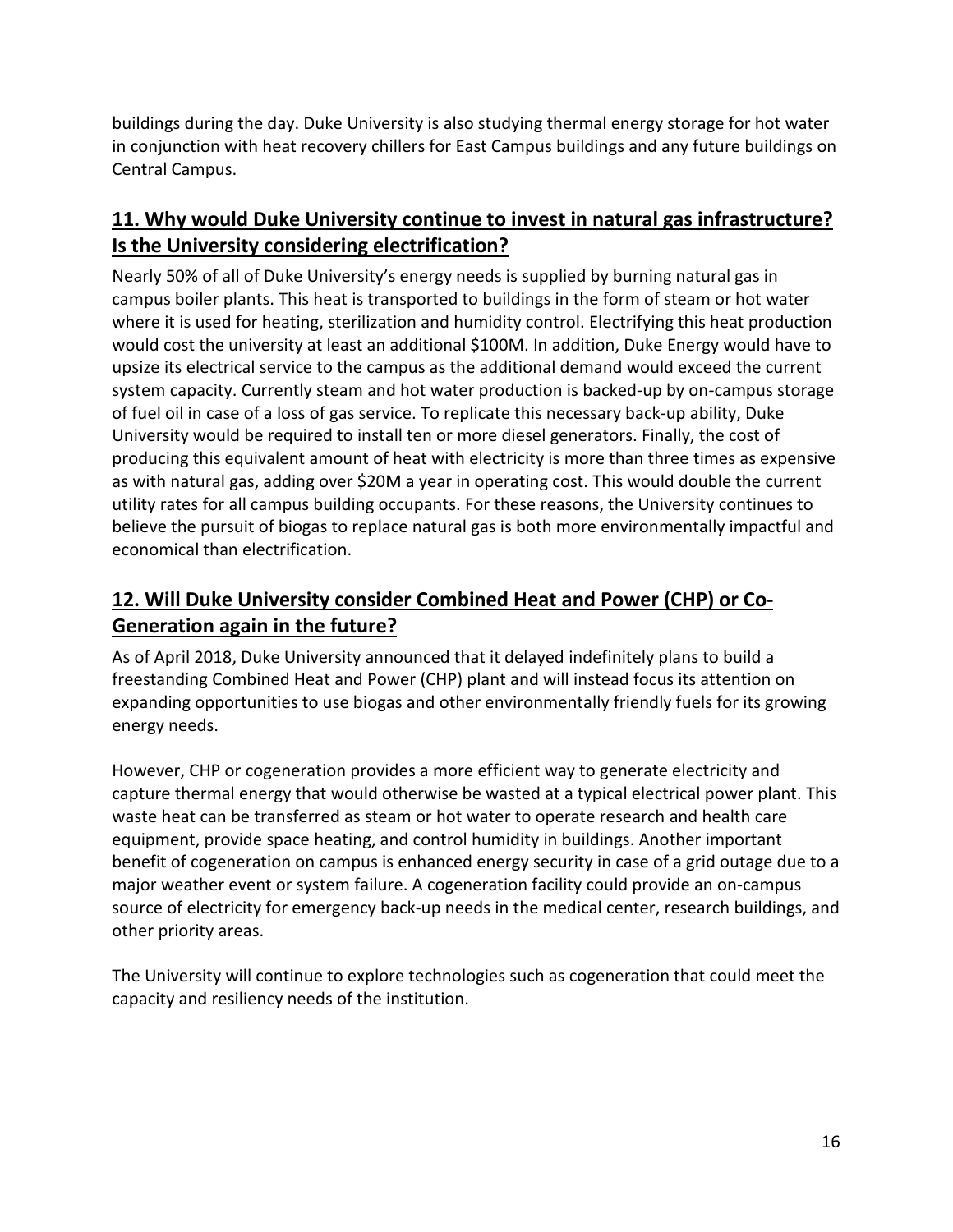# **13. It is hard to compare the Combined Heating and Cooling (CHC) system to Combined Heat and Power (CHP) as the cost comparisons are not as fully fleshed out for CHP – why is this the case?**

Duke University generating its own electricity (Co-gen or CHP) would be required by law to move to a different rate structure from Duke Energy. This analysis will be part of a future study to better understand which rates would be applicable, which Duke University accounts they would apply to (Duke has five accounts with Duke Energy on campus), and the impact of various operating modes of the power generation system. The proposed CHP did not incur any of these issues since Duke Energy would have owned the system and the power generated was transmitted on their system.

# **14. What are Duke University's future growth projections?**

Duke University's historical growth rate since 1930 has averaged 250,000 – 300,000 gross square feet per year. This benchmark was used for planning purposes within the CAP and the Energy Needs Analysis.

## **15. What are the future plans for Central Campus and how will this impact campus utility demand?**

The strategic task force on the future of Central Campus is charged with proposing a plan that makes the best use of the area of campus known as "Central Campus" and that will be made available when the student housing on this site is demolished. The plan should be strategic and envision uses of the land—build, sell, leave vacant—that will serve the university well over the next fifty years.

All potential uses for Central Campus will be evaluated based on the strategic value relative to the President's Strategic Framework and the Provost's Strategic Plan "Together Duke." Any projects that are developed will be reviewed through the existing capital review processes established by the Capital Review Committee and the Resource Committee.

The Central Campus Task Force has met twice (09/2018 and 11/2018) and will meet again in February and May of 2019. The work of the Task Force is not complete at this time. Therefore, it is too early to predict the recommendations of the Task Force and what impact they may or may not have on the CAP. The only known impacts at this time is that the demolition of the existing buildings that will occur in summer 2019 will have a reduction in the GHG emissions of the campus.

# **16. The Energy Needs Analysis provides a good guide for the next decade to meet Duke University's utility needs but how is Duke planning longer term or for transformative technologies?**

The Energy Needs Analysis is meant to be a roadmap for the next decade but does not preclude the University from continually assessing emerging new technologies and the changing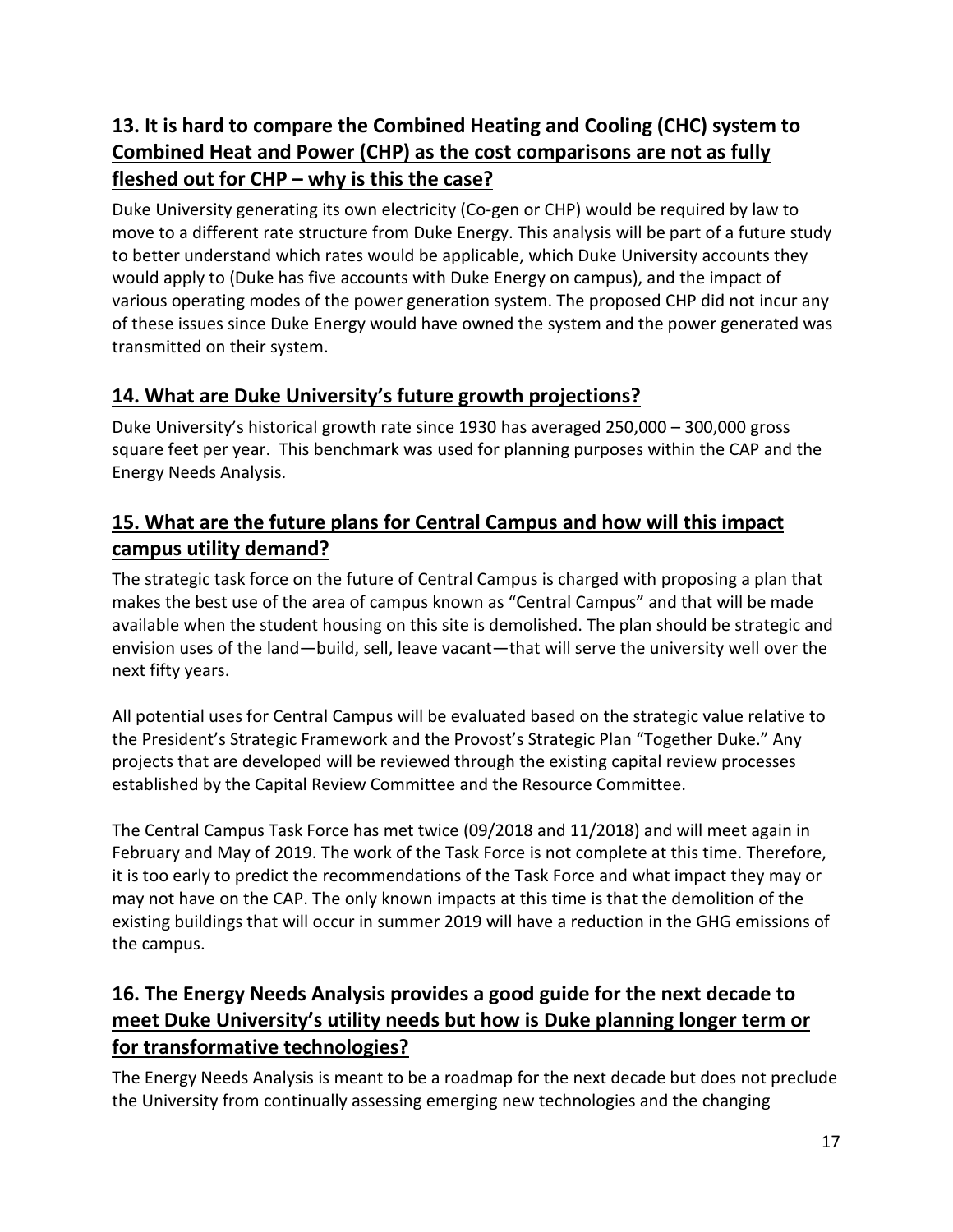economic market for renewables. Engineers from Duke FMD and its network of nationally recognized engineering consultants continually research and share information regarding new technologies. New technologies are always evaluated for their impact both financially, environmentally and to the campus systems with an understanding that the University's utility infrastructure must still maintain its high standard of reliability to critical buildings.

## **17. How is Duke University being strategic about energy needs – load shifting, energy storage, etc.?**

The Facilities Management Department works continuously to meet the campus energy and energy security needs with the fewest greenhouse gas emissions and greatest environmental benefits in the most economically efficient way. The University is already studying the addition of a thermal energy storage tank for chilled water. This tank would to 2 to 5 million gallons in size and would allow Duke University to produce chilled water at night when rates are cheaper and efficiencies are higher. The University would then pump that chilled water to the buildings during the day. Duke University is also studying thermal energy storage for hot water in conjunction with heat recovery chillers for East Campus buildings and any future buildings on Central Campus.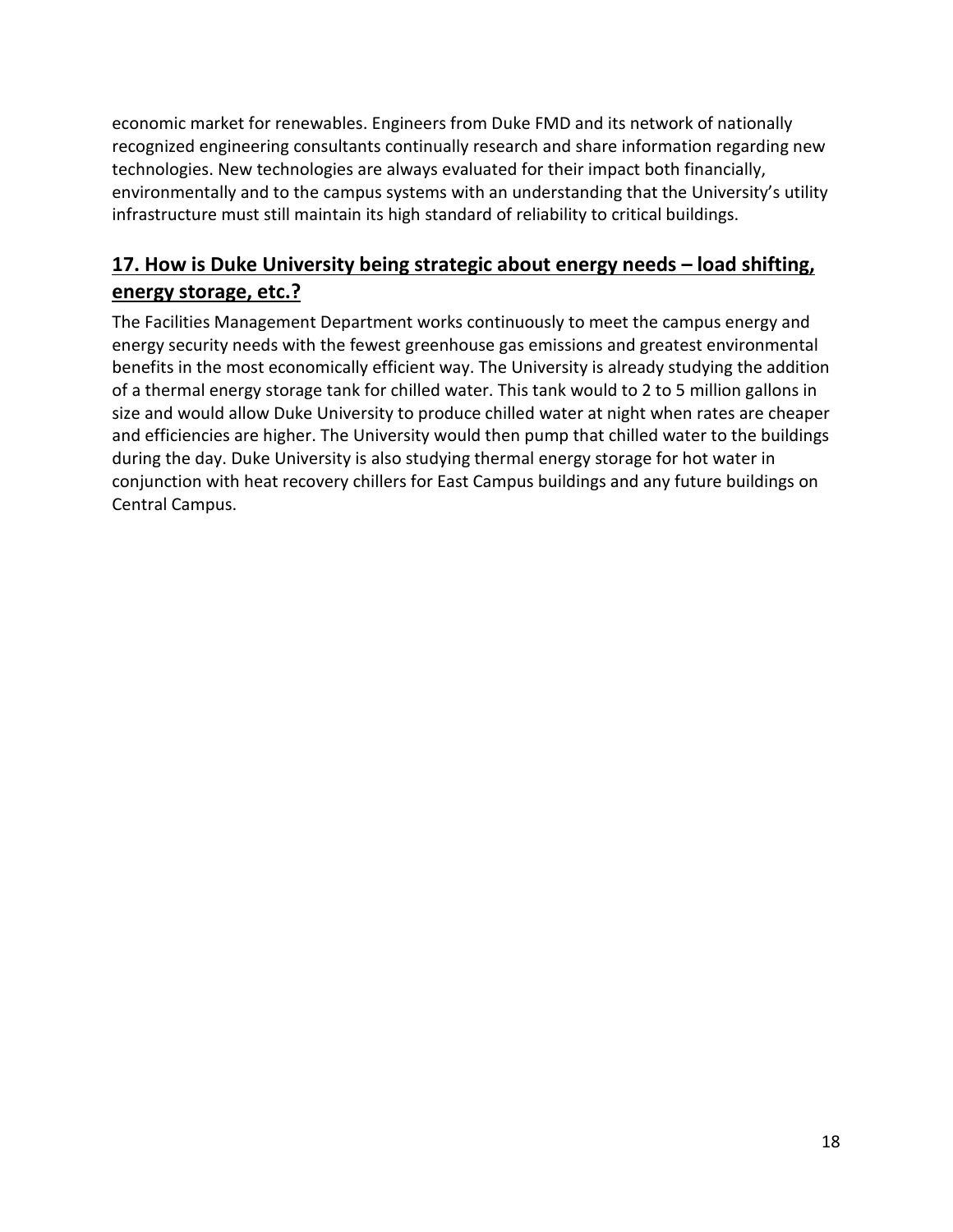# Biogas

## **1. What is Duke University's motivation/vision for biogas development in N.C.? Could it be more cost effective to flare and get the offsets rather than spend money developing the Renewable Natural Gas (RNG) infrastructure?**

Duke's work on biogas development in North Carolina is motivated by a desire to avoid emissions of greenhouse gases and develop markets for the use of that biogas, either through payments for carbon offsets or for renewable natural gas (RNG) refined from biogas.

Biogas can be sourced from livestock operations such as swine, poultry and dairy farms, as well as agricultural waste such as crop residues, waste water treatment plants and landfills. These sources produce large amounts of methane, a greenhouse gas with a global warming potential 24-36 times greater than carbon dioxide.

Biogas sources best suited for supplying RNG are large and closely situated to pipeline interconnection points. Using biogas for RNG that replaces and/or suppresses the use of conventional natural gas means less demand for conventional natural gas, fewer wells, and less fugitive emissions that can result from the transport of natural gas. Although little to none of the University's gas is sourced from natural gas derived through hydraulic fracturing or "fracking", when RNG is used to replace fracked gas, its use helps to mitigate and/or prevent problems associated with fracking. Regardless of how replaced natural gas is derived, it is always better to use renewables in the place of geologic supplies.

Outlying and smaller sources are considered better candidates for on-site biogas capture and destruction. Biogas sources too far away from RNG transport infrastructure can be captured to be flared or used to generate electricity on site or for back-up power in the case of emergencies such as hurricanes or flooding. This approach was used at the [Loyd Ray Farms](https://sustainability.duke.edu/offsets/projects/lrf) project, which uses electricity from biogas to power the components of its system that make it possible for the farm to meet the environmental performance standards.

Options for biogas, however, are not limited just to capture and flaring or RNG development. Rather, an array of options exist and must continue to be pursued to keep these emissions out of the atmosphere. This is particularly important when it comes to curbing GHG emissions because the earlier the emissions are avoided the better the climate change outcomes.

#### **2. Is Duke University only pursuing swine-based biogas?**

No. The University is exploring many other sources beyond swine waste-derived biogas. North Carolina is the third richest state when it comes to biogas potential, which comes from a host of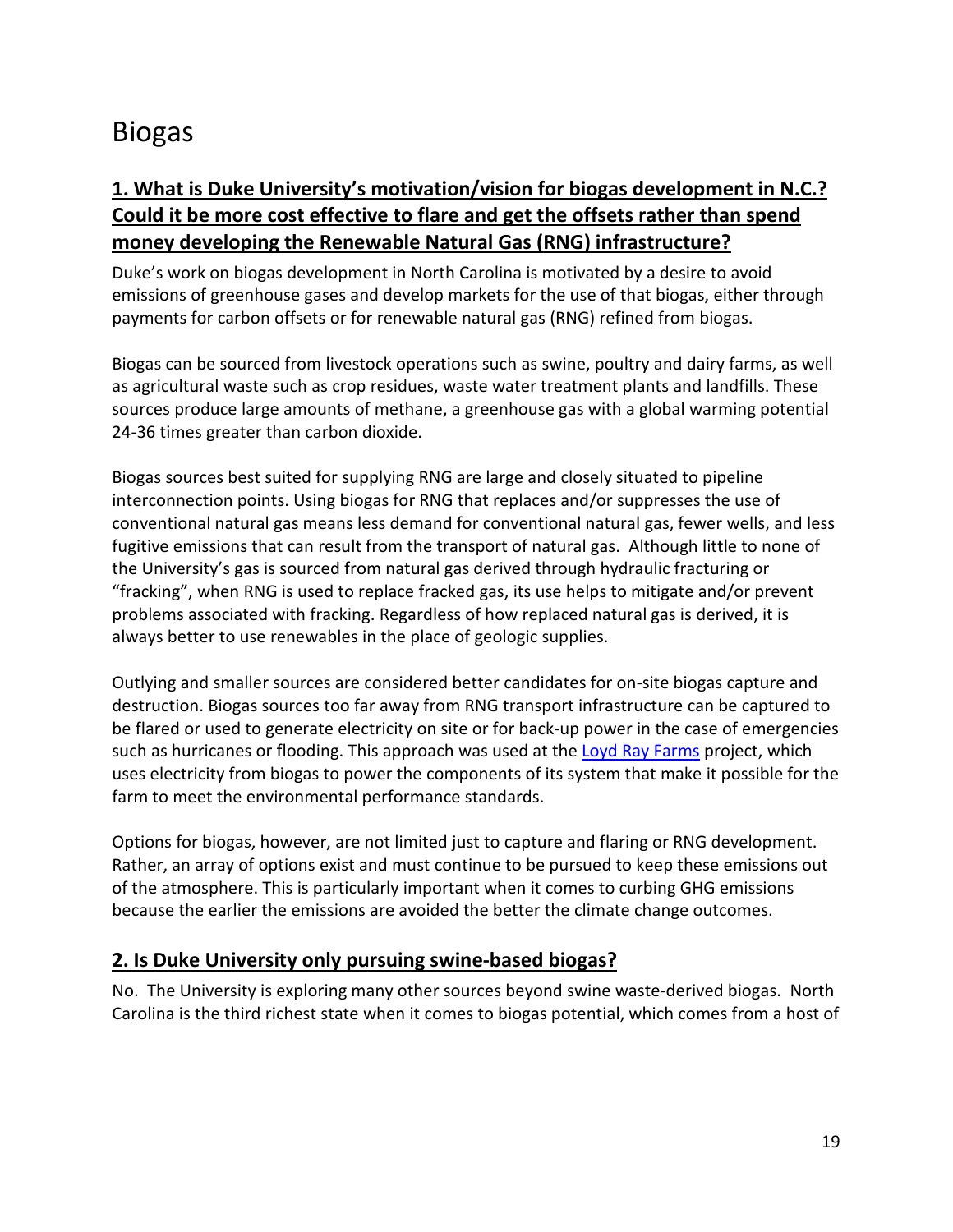sectors, including agriculture waste (crop residues) and animal waste (including poultry, swine and dairy), wastewater treatment plants, landfills and food waste. $1$ 

Of these sources, swine farms constitute one of the greatest opportunities to avoid GHG emissions in North Carolina because they generate high volumes of methane at high density relatively close to pipeline interconnection points. Duke's initial efforts focused on carbon offsets from swine farms because the farms collectively not only emit significant amounts of methane gas but also, as part of the agricultural sector, have historically had few incentives, economic or regulatory, to control the GHGs they emit. Moreover, working with swine farmers offered the potential to improve overall waste management, meaning better outcomes for rural communities, a start to addressing social justice concerns and improving the environment through improved waste management. The University also realized that its investment in carbon offsets from swine farms could help to catalyze the use of biogas to generate electricity under the NC Renewable Energy and Energy Efficiency Portfolio Standard (NC REPS). Finally, biogas as an energy source provides an around-the-clock, homegrown renewable energy source.

At the time Duke began work in the biogas realm, North Carolina's development of swine waste-derived biogas was more conceptual and needed to be proven. Duke undertook a project in conjunction with Duke Energy and Google at [Loyd Ray Farms](https://sustainability.duke.edu/offsets/projects/lrf) to test the feasibility of the concept, which led to an effective model that is now being replicated at a broader scale.

Thanks to the Loyd Ray Farms project and the University's follow-on research to map biogas development, swine biogas is gaining a foothold in the mainstream marketplace. This is also due to developments such as the pork industry's commitment to reduce GHG emissions, the formation of new companies dedicated to developing RNG from swine waste biogas, renewable transportation fuel mandates and ongoing incentives through the NC REPS.

Duke is now considering other sources that have fewer incentives and, in some cases, more barriers to development. The other sources include agricultural waste such as crop residues, other livestock operations such as dairy farms, waste water treatment plants and landfills. Codigestion of poultry litter also appears promising, particularly considering that North Carolina is the third largest poultry producer in the nation.

<span id="page-20-0"></span> $1$  Duke University is currently participating in a research effort to pinpoint exactly how much biomethane potential North Carolina has, from what sectors it is derived and what are the options for its use (e.g., renewable natural gas, transportation fuel, replacement for petroleum-based raw materials in plastics). The North Carolina Energy Policy Council recommended the analysis in its July 2018 report. See Energy Policy Council, Biennial Report (May 2018) at 73, available at

https://files.nc.gov/ncdeq/Energy%20Mineral%20and%20Land%20Resources/Energy/Energy%20Policy%20Council /2018%20EPC%20Biennial%20Report%20-%20FINAL.pdf.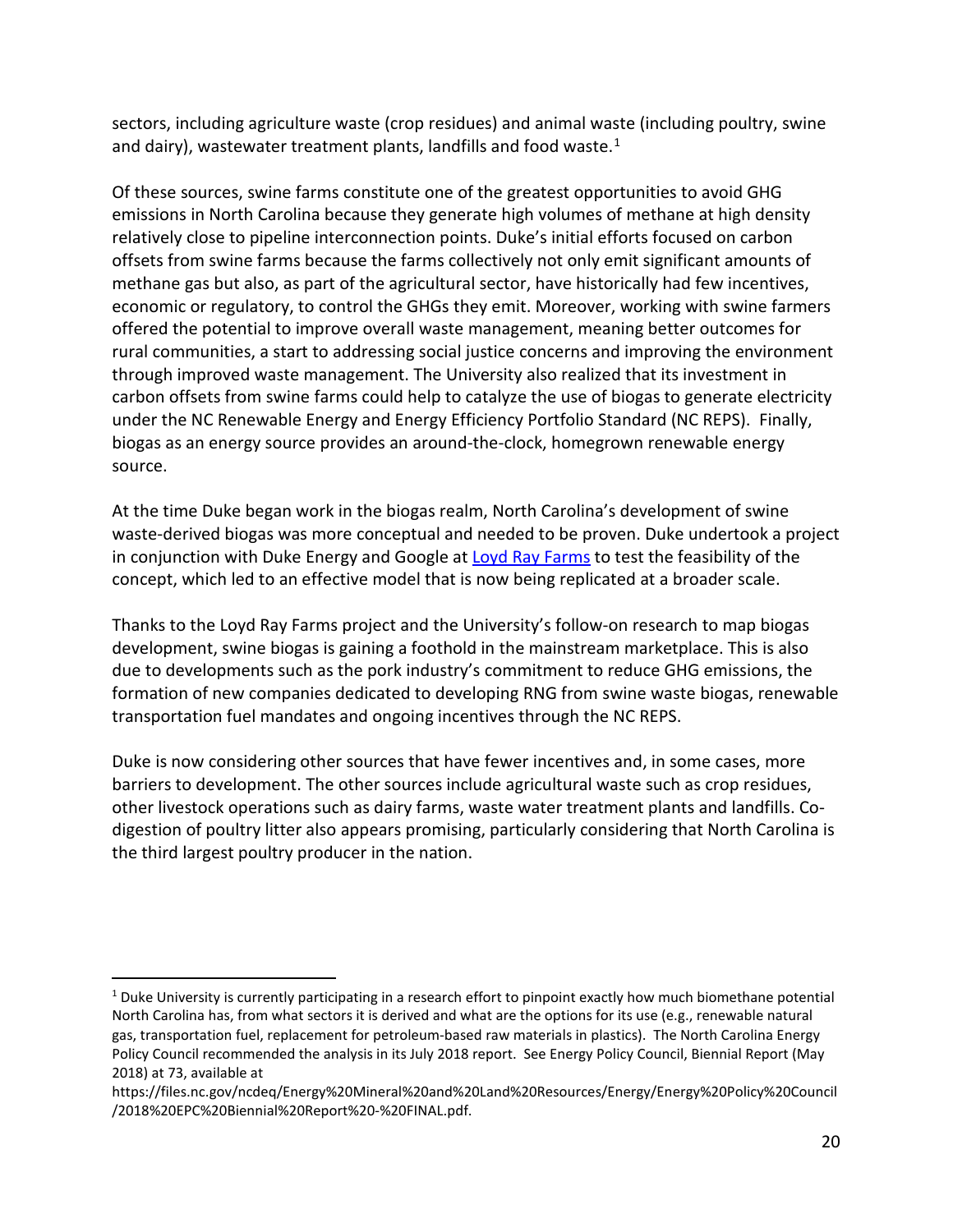# **3. How does Duke University intend to engage communities potentially impacted by its biogas purchases?**

Duke University has actively been engaging with representatives of community and non-profit environmental groups to share its approach to biogas development. In these conversations, the University has discussed its approach to improve waste management, reduce odors from farms and create alternative energy sources all while minimizing methane emissions into the atmosphere.

Duke has adopted principles articulated in the 2018 Climate Action Plan Update that guide its biogas development efforts. Specifically, when making biogas purchasing decisions, the University will prioritize investment in emission reduction and carbon offset projects that benefit the environment and economy of local communities; it will advocate for policies at the local, state, and federal levels that expand access to and affordability of renewable energy; and identify and effectively engage with stakeholders both on and off campus.

The University has been conducting outreach to various organizations and has made efforts to meet with community members and organizations with whom communities have been working. The University is interested in hearing community members' concerns and sharing its research so that the health and environmental impacts associated with biogas sources such as swine farms can be addressed.

The University also has been active in encouraging educational events on the science of swine waste management and biogas and promotes whenever possible new research projects on advancements in policy and technology around waste management.

Duke plans to continue to engage with stakeholders from communities as well as other universities, industry, government, its student body and nonprofits to accelerate comprehensive solutions as it continues to support immediate steps to control GHG emissions from swine farms.

# **4. How can Duke University make biogas procurement decisions more transparent?**

The University will provide as many details as it can about the purchases it is considering. How much information can be shared, however, can be limited because of confidentiality agreements that restrict which details it may share. As the RNG market matures, that issue should be less and less of an issue, as purchasing should become more akin to buying other sources of power that are bought and sold in commodity fashion. The consequence of the innovative nature of biogas and RNG development means in many cases that the University is considering biogas purchases from entities that have created proprietary processes and must protect confidential business information.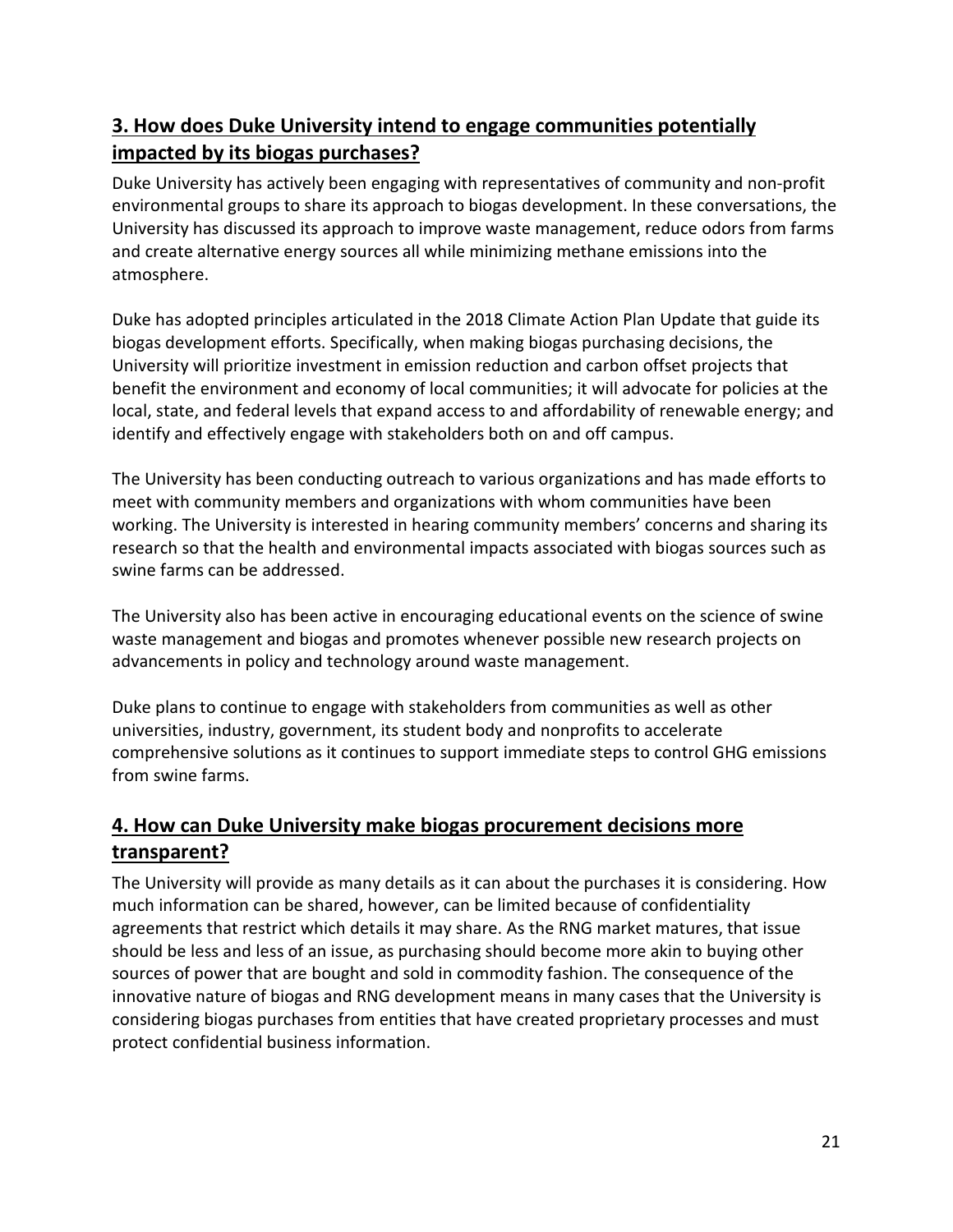Nevertheless, the University welcomes the chance to discuss its overall approach to biogas and RNG. It has been active in discussing plans and options with students, stakeholders and government bodies and seeks opportunities to actively engage in educational, information sharing and outreach events.

One such avenue is the [Campus Sustainability Committee](https://sustainability.duke.edu/about/csc) (CSC), which consists of approximately 30 faculty, staff and students, and offers an opportunity for members to provide input and bring feedback to the committee from the groups they represent. The CSC has also strived to be responsive to the University community and allow further discussion and input through several existing and ad hoc subcommittees. One such example includes the special subcommittee charged with studying the feasibility of building a combined heat and power plant (CHP) on campus, which was established in fall 2016. The subcommittee, comprised of faculty, students and staff, reviewed the proposed CHP project including emissions methodology, economic/environmental impact, contract terms and the potential to fuel the plant with biogas. The subcommitte[e submitted a report](https://sustainability.duke.edu/sites/default/files/chpsubcommitteereport.pdf) to university administrators in April 2017.

Although full consensus was not reached by the subcommittee with respect to whether to proceed on a CHP plant, the subcommittee was generally unanimous in its recommendations in support of biogas and the need for a stakeholder process. Those included:

- Duke University should pursue biogas with vigor for on-campus steam generation including a development timeline and an economic and practical feasibility study.
- If a CHP is built, the plant should be powered by sufficient biogas in year one to make it carbon neutral (accounting for additional methane destruction), and should be 100% biogas by year 5.
- A more comprehensive stakeholder process is needed before finalization.

As a result of the report's recommendations, a decision to move forward with the proposed CHP project was postponed in May 2017, subject to further pursuit of biogas purchases. In April 2018, Duke University announced it would delay indefinitely plans to build a freestanding CHP plant and will instead focus its attention on expanding opportunities to use biogas and other environmentally friendly fuels to meet its growing energy needs.

As the University continues to explore biogas procurement, the CSC will make it a standing item at its quarterly meetings and hopes to share those updates through the Sustainability website. Those updates are expected to include the status of purchasing activities to the extent such details can be shared, policies and questions about potential policy issues, technology and technological breakthroughs, outreach and engagement, and other developments in the biogas and RNG marketplace.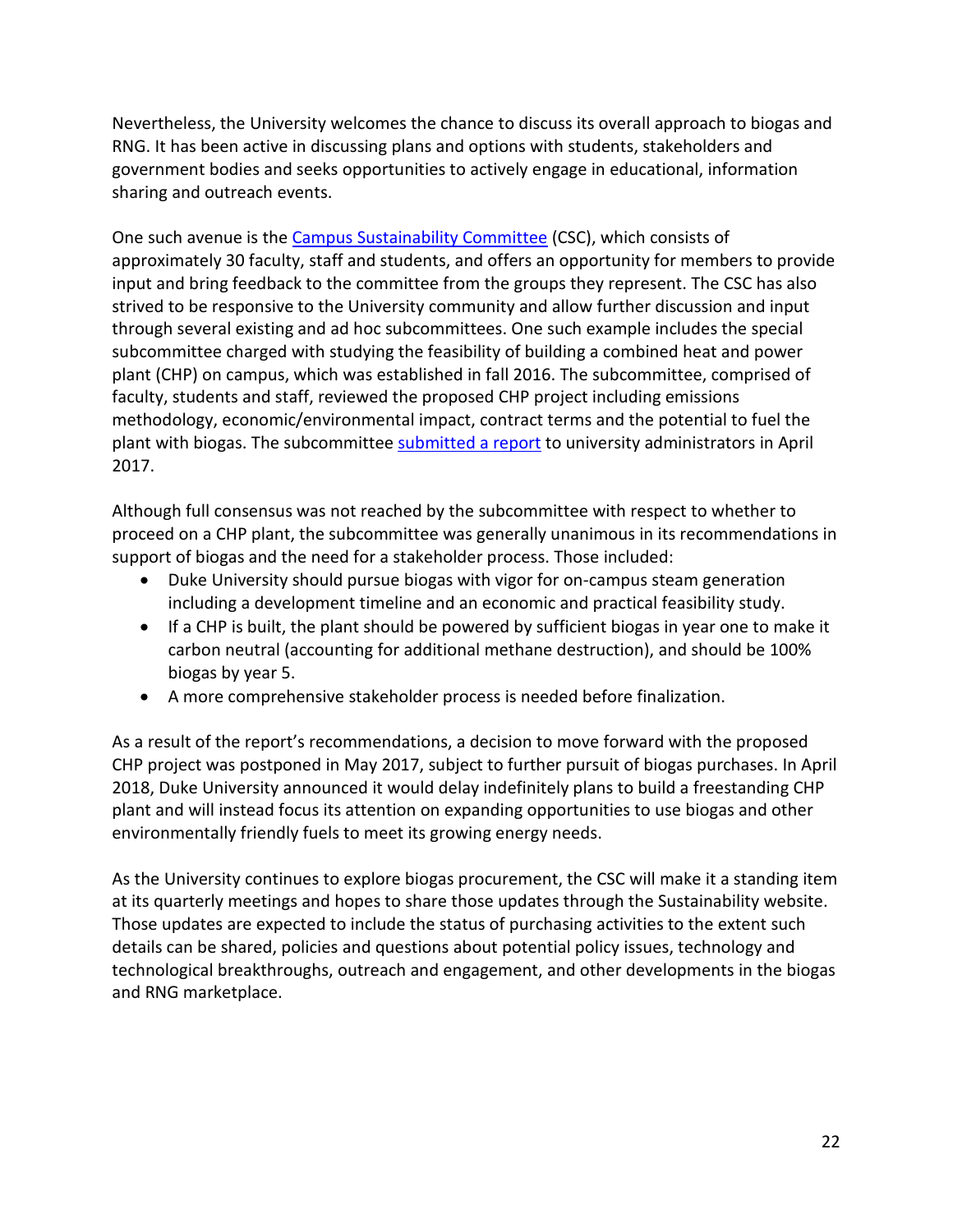## **5. What is the timeline for biogas decision-making and project development?**

The short answer is the University would like to purchase RNG (derived from biogas) as soon as possible. The reality is that no marketplace yet exists for RNG in North Carolina, and projects can take a long time to develop.

Making a successful purchase is dependent on finding the right combination of price, biogas type and transport method(s). Individual projects, pricing and supplies are constantly in flux as the market for RNG and biogas takes shape, technology improves, transport mechanisms evolve and policies change. Even after a purchase is made, it can take between 18 months and two years for a project to be constructed and RNG injected for delivery.

While a specific timeline is not set, the University is currently in discussion with several promising project developers. It hopes to invest in enough RNG and other associated carbon reductions by 2024 to make the University climate neutral in that year and each year thereafter.

The University is also considering seeking CSC input on what project types to pursue and prioritize. It is considering this step in order to increase transparency regarding the sources from which it plans to procure RNG, even if it is not able to disclose all of the details related to specific suppliers or projects.

## **6. How does Duke University calculate the emissions reductions from biogas in the CAP?**

The assumptions associated with biogas greenhouse gas emissions reductions in the Climate Action Plan are based on Duke University's desire to continue to promote and encourage a market for the development of agricultural anaerobic digestion projects. This will reduce greenhouse gas emissions in two key ways: by reducing the methane emitted from the agricultural operation and by replacing a quantity of fossil fuel natural gas with a renewable natural gas, known as displacement. The details of this process and the calculation for emission reductions are described below.

#### *Agricultural Operation Emissions Reduction*

This category of emissions reductions is calculated by comparing emissions in the baseline scenario, which is the agricultural operation before the anaerobic digestion system is in place, to the emissions after the system is installed, called the project scenario.

The baseline scenario is the agricultural operation in its unmodified state, where animal waste is typically stored in an open-air lagoon. This type of storage creates an anaerobic environment where the waste decomposes and emits methane to the atmosphere. Baseline emissions are calculated by taking into account the livestock type, quantity, and excretion rate. These figures are then used to determine the quantity of volatile solids available for degradation, or how much animal waste would decompose and result in methane emissions.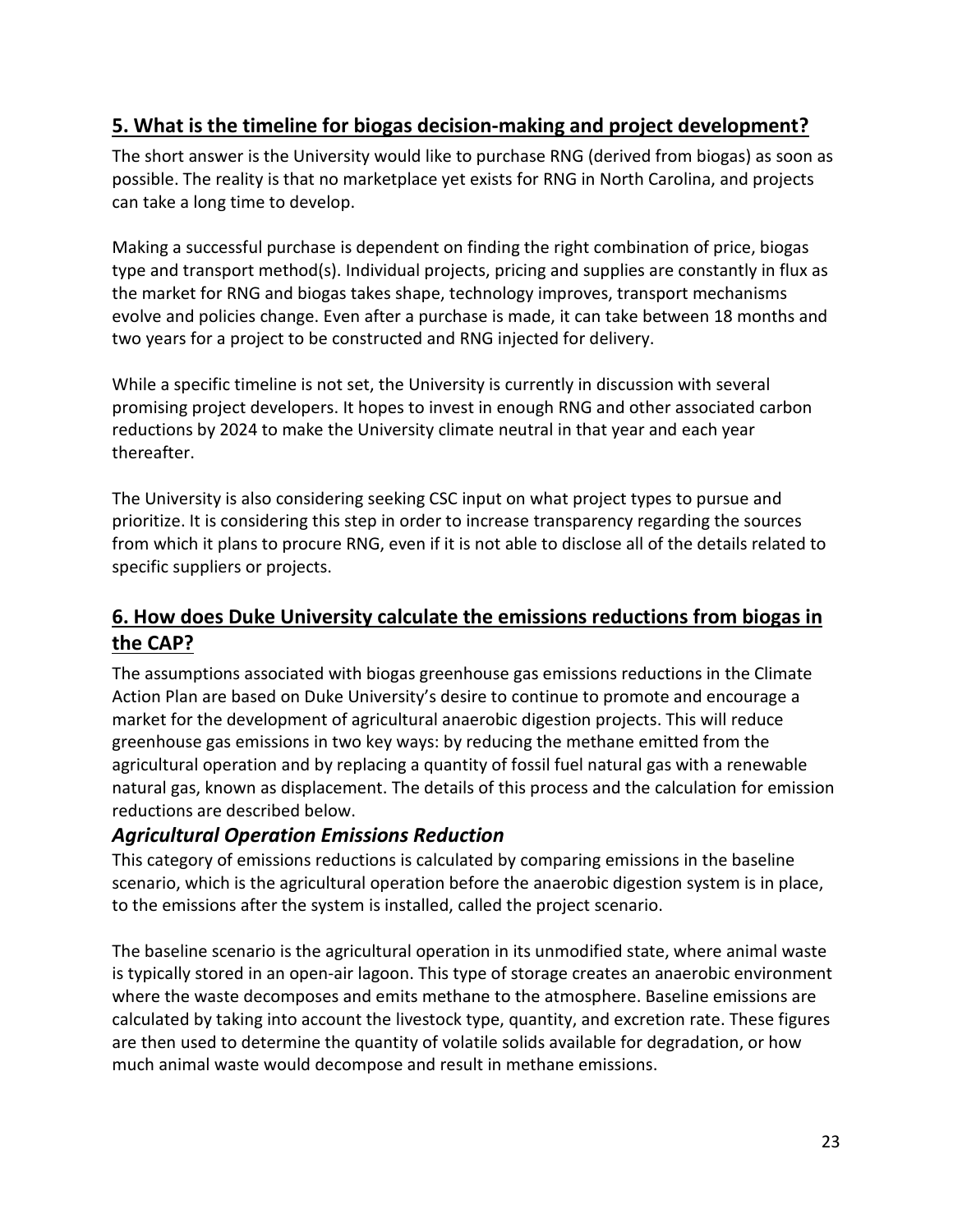The project scenario calculates emissions associated with the anaerobic digester system. The categories that comprise project scenario emissions are venting emissions, effluent pond emissions, storage/treatment emissions, and digester leakage. These emission levels will vary system to system; however, some of the categories can have zero emissions. For example, a proposal Duke University evaluated involved a system with only effluent pond and digester leakage emissions (common among most anaerobic digester systems).

Also included in the project scenario emissions calculations are the increased energy use associated with running the anaerobic digester, changes in diesel fuel used on the farm, emissions associated with transporting the biogas, and emissions resulting from the eventual combustion of the biogas. The emission reductions are then calculated by comparing the baseline scenario and project scenario for the anaerobic digestion system.

#### *Natural Gas Displacement*

The other emission reduction that would result from Duke University purchasing biogas would occur from the biogas replacing a quantity of traditional natural gas in the pipeline. The main emissions reductions associated with this displacement are those associated with the production and transportation of traditional natural gas.

Because the biogas the University would be purchasing will be produced from a renewable source in North Carolina, it wouldn't have to be extracted from deep in the earth and transported through several hundred miles of pipeline. Such a purchase would allow Duke to realize emissions reductions equal to the emissions associated with extracting, processing, and transporting traditional natural gas of a quantity equal to the biogas purchased by the University.

#### *Additionality*

In order to have a legitimate carbon offset project, the project must achieve additional reductions as compared to what would have happened if the project had not occurred – in other words, what emissions are reduced as compared to business as usual. This requirement is called additionality and can be determined via a number of tests. The first step, however, is to confirm that no legal requirement exists for the project to occur.

Once it is confirmed that the project is not required by law, further tests are applied to ensure that the project is truly additional. That is, would the project not have occurred but for the potential to generate carbon offsets? The tests can focus either on the financial aspects of the project, the barriers that stand in the way of such projects being implemented, or whether the practice is commonplace. Some carbon offset registries (i.e., organizations that register and track carbon offsets) use a combination of these tests plus other factors to ensure that a project is not receiving a subsidy for achieving emission reductions that would otherwise have happened without the subsidy.

Before any carbon accounting organization will register an offset it requires registrants to complete a test to prove additionality. For example, the University was required to provide proof of additionality as part of its registration of the Loyd Ray Farms project with the Climate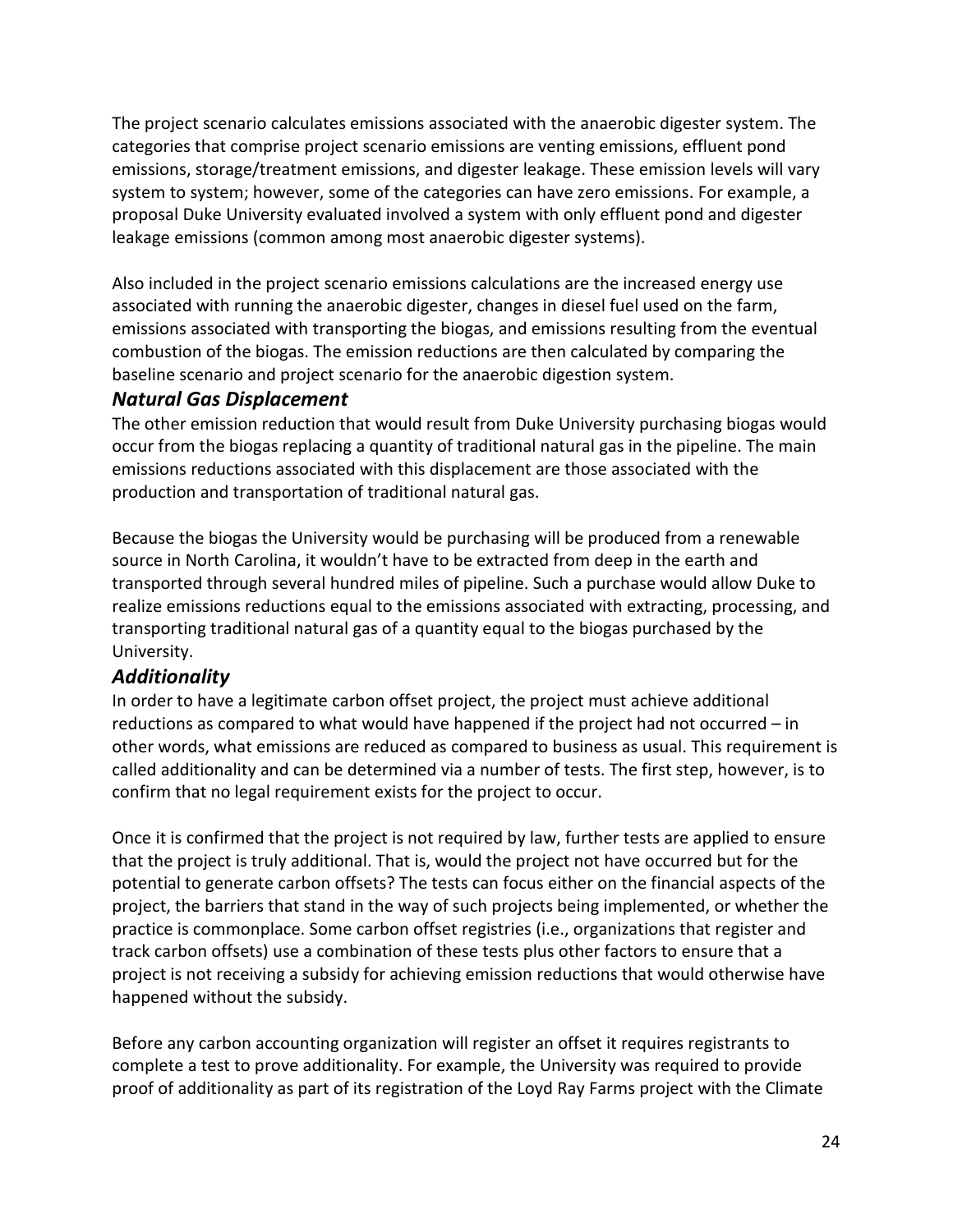Action Reserve pursuant to the Livestock Project Protocol. Any future biogas projects would undergo similar scrutiny to ensure additionality standards are met.

Regarding whether the practice of capturing biogas on swine farms is so commonplace that it cannot be considered additional, only a minute fraction of North Carolina's swine operations are undertaking biogas capture projects, on the order of less than 10 farms out of more than 2,300. Over time, however, the practice of biogas capture and destruction could move towards becoming a common practice as more projects are developed and more farmers become accustomed to the practice. With respect to all projects that destroy GHGs – be they related to the capture of biogas on swine farms, planting trees to sequester carbon pursuant to the Urban Forest Project Protocol, or the reduction of ozone depleting substances - the University is not only continually striving to create a diverse project portfolio to garner carbon offsets and RNG, but also will hold each project to the highest standards, including with respect to additionality.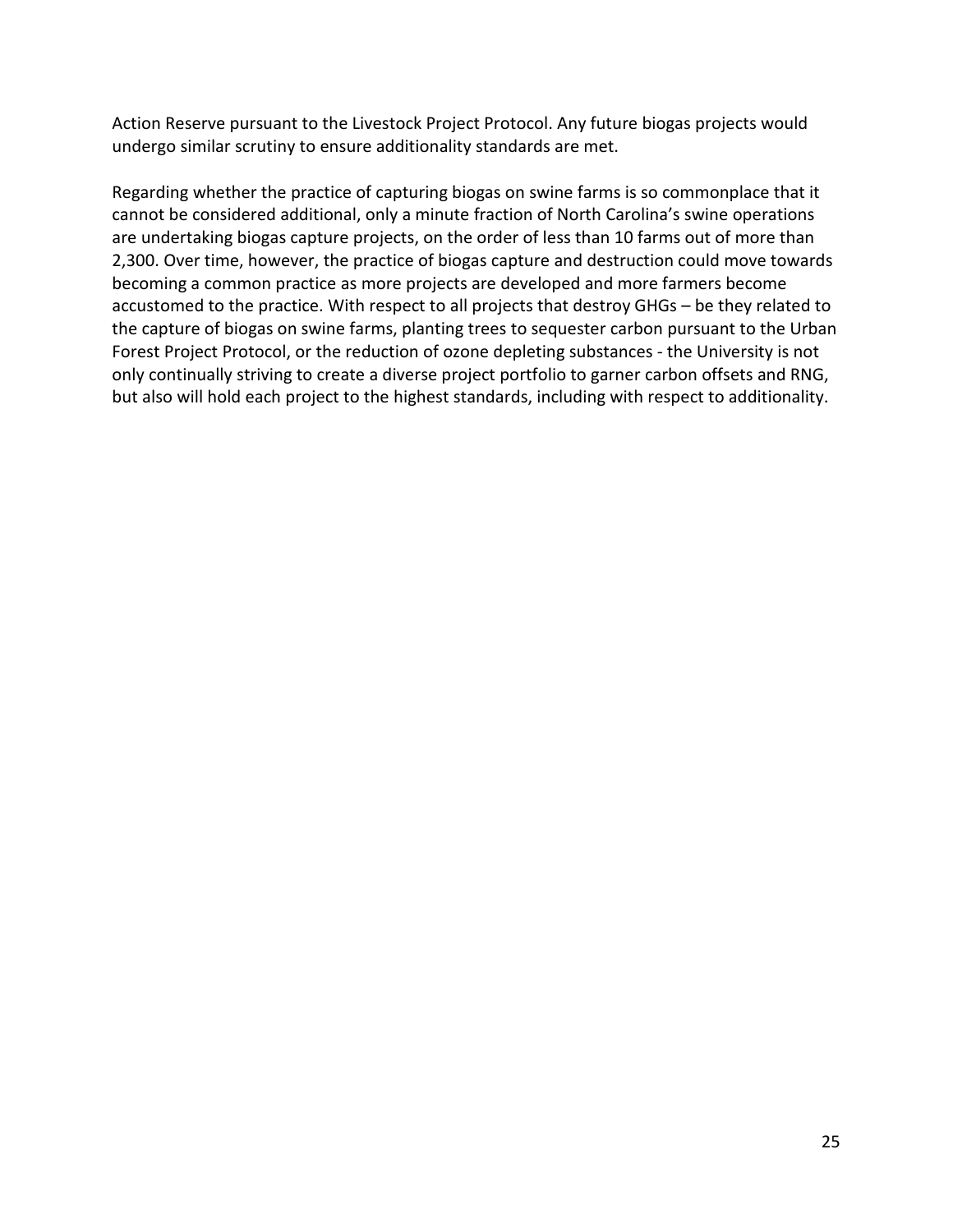# Transportation

### **1. What are some examples of how Duke University has incentivized use of alternative transportation since the 2009 Climate Action Plan?**

- Carpooling/Vanpooling
	- $\circ$  There are benefits for students and employees who live off campus and have vehicles and are a part of a carpool or vanpool permit. Some of these benefits include free or reduced parking, reduced fuel costs, and reducing their environmental impact. To learn more, visit Duke's Parking and Transportation's [carpooling](https://parking.duke.edu/alternative/carpool) and [vanpooling](https://parking.duke.edu/alternative/vanpool) webpages.
- **Bicycling** 
	- $\circ$  There are many amenities and benefits for students and employees who bike commute. Some of these benefits include free bike registration, two free daily parking passes per month, bike safety trainings, access to showers around campus, and discounts at local cyclist shops. To learn more, visit Duke's Parking and Transportation's **bicycling** website.
- GoPass
	- $\circ$  Duke provides a subsidized GoPass to students and employees, which allows them to ride the GoDurham, GoRaleigh, and GoTriangle buses. The GoPass is free for students and \$25/year for employees. To learn more, visit Duke's Parking and Transportation's [GoPass](https://parking.duke.edu/buses/gopass) webpage.
- Carsharing
	- $\circ$  Duke provides access to 15 vehicles through its carshare partnership with Enterprise. Students and employees can register for this program and learn how to rent the vehicles by visiting Duke's Parking and Transportation's [carshare](https://parking.duke.edu/alternative/enterprise-carshare) webpage.
- Telecommuting and Flexible Work Arrangements
	- $\circ$  Duke University provides guidance for employees regarding telecommuting and other flexible working arrangements. For more information, visit the Human Resources' [flexible work options](https://hr.duke.edu/benefits/family-friendly/flexible-work-options) webpage.

## **2. Which sources of transportation emissions are included in Duke University's CAP?**

By Duke University signing the American College and University Presidents' Climate Commitment, it committed to reducing emissions from the following transportation-related sources: employee commuting to and from work, air travel paid for by Duke University, and emissions from Duke-owned vehicles. These transportation emissions accounted for approximately 31% of the University's overall greenhouse gas emissions in FY18. Like many other scope 3 (indirect) emission categories that are very personal in nature and hard to track,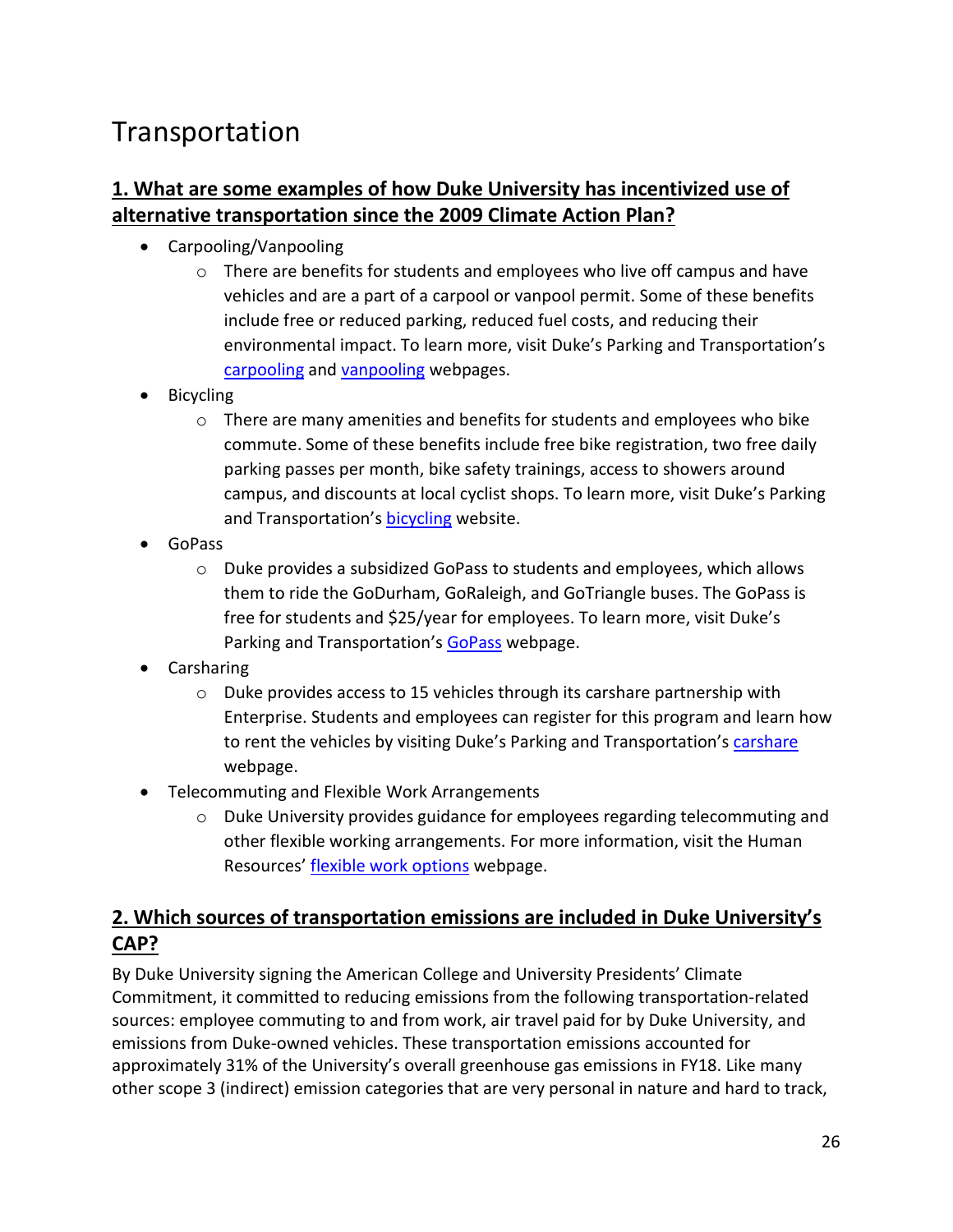student commuting and student air travel to and from campus or for study abroad are not included in Duke's carbon neutrality goal.

# **3. What is the current status of bike-sharing at Duke University?**

Through partnerships with the City of Durham and Duke University, two independent companies, LimeBike and Spin, operated bike sharing in Durham. However, in early 2019 both LimeBike and Spin discontinued its non-motorized bike-share program in Durham.

On trend with many other medium and large cities in the U.S., the City of Durham is expected to transition to electric scooters in the spring of 2019. Once the City of Durham issues permits to companies, Duke University plans to enter agreements with most approved vendors to allow their products on campus.

# **4. What is the current status of Duke University's ride-hailing partnerships?**

Duke has formed a new partnership with Lyft to provide free transportation for employees and students to certain locations near campus. The partnership replaces Duke's previous pilot program with Uber and will provide enhanced service for students with transportation to and from the Shepherd Nature Trail in Duke Forest. Employees and students will both have free transportation to and from the Duke Lemur Center and the Duke Campus Farm. For more information on the Lyft ride-hailing program, visit Duke's Parking and Transportation's Lyft [Rides Program](https://parking.duke.edu/buses/lyft) webpage.

# **5. How many Duke University employees have registered hybrid vehicles or electric vehicles?**

As of January 2019, there are 105 registered electric vehicles and 1,365 registered hybrid vehicles that are owned by Duke employees. However, this data is subject to how accurately individuals keep their parking permit data up-to-date and therefore, could underreport the number of low-emission vehicles on campus.

# **6. What is the current and future status of electric vehicle charging infrastructure on campus?**

Duke currently has 19 electric vehicle charging stations around campus with plans to increase charging infrastructure prior to 2020 within Health System areas on campus due to increased demand. Duke's Parking and Transportation Office is also currently assessing expansion into other areas of campus dependent on future grant funding.

# **7. Could it be possible to make the Chargepoint electric vehicle chargers free to use?**

With limited charging infrastructure on campus, it is necessary to make sure that it is appropriately used. Therefore, the charging fee structure is such that it is \$0.75/per hour for the first 4 hours of use and then increases dramatically to encourage users to move their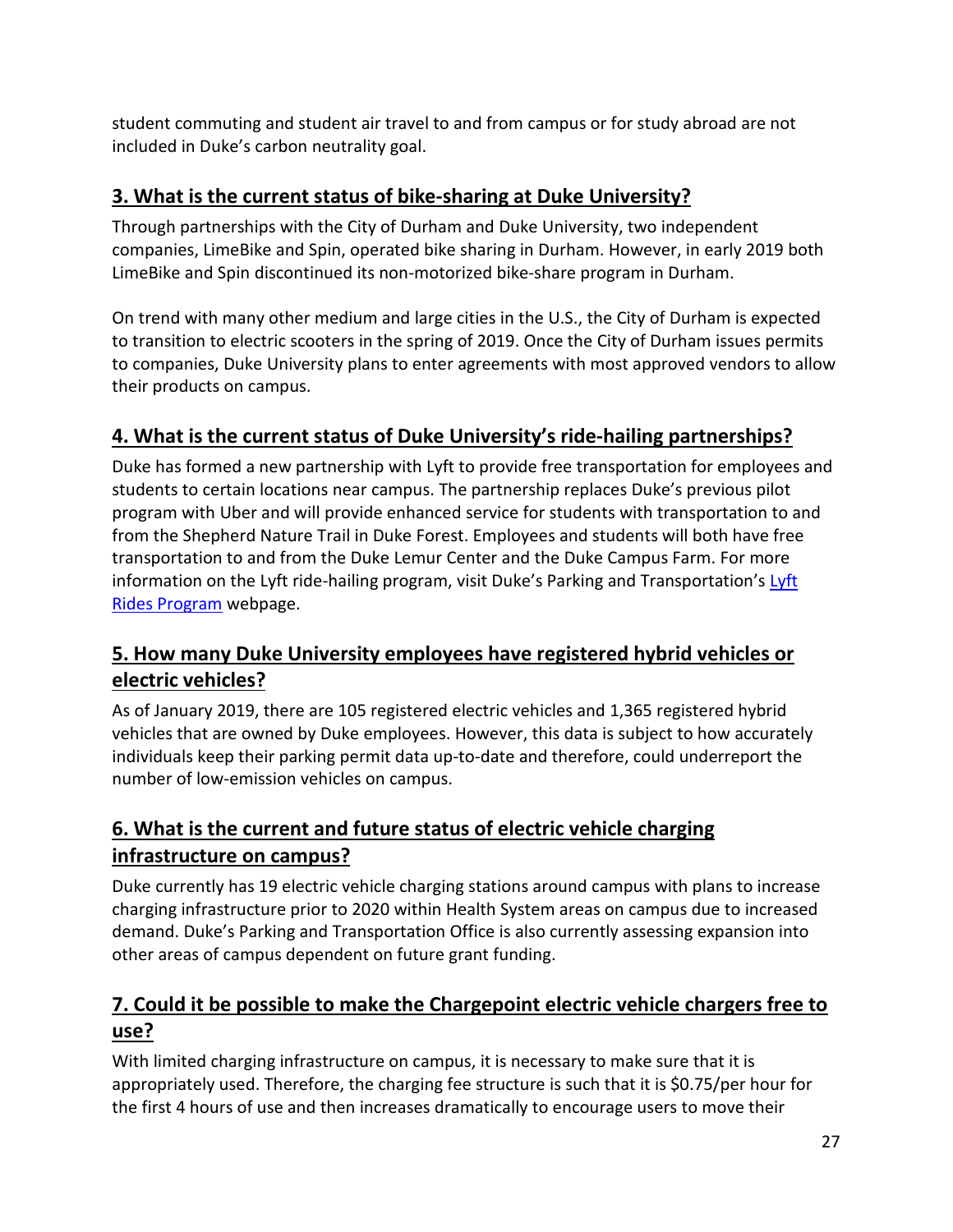vehicle so that others can charge their vehicles. To learn more about Duke's Chargepoint infrastructure, visit Duke's Parking and Transportation's [Electric & Low Emission Vehicle](https://parking.duke.edu/parking/electric-low-emission-vehicles) webpage.

#### **8. What is Duke University's position on light rail in Durham?**

On February 27, 2019, Duke informed GoTriangle that it would not be able to sign a cooperative agreement for the donation of land and rights of way to the Durham-Orange Light Rail Transit (DOLRT) project due to significant unresolved issues regarding segment of the line that would run above Erwin Road directly adjacent to Duke's hospital, research laboratories and clinics. While Duke and Go Triangle have worked with intensity and good faith over the past few months to address these issues, the fact remains that the proposed DOLRT alignment down Erwin Road is too risky, and potentially dangerous, to the health, safety and livelihood of too many people in this community, and the future viability of the medical and research enterprise at Duke.

Over the past twenty years, as the light rail project has gone through many changes in its proposed route, equipment, funding sources and cost, Duke has been consistent about the significant challenges created by placing a rail line down Erwin Road adjacent to a hospital and biomedical research center. You can read more about the specific issues of concern to Duke [here.](https://today.duke.edu/2019/02/faq-lightrail)

Duke enthusiastically supports the creation of a comprehensive regional transit network for this dynamic and diverse area, one that serves everyone and makes the best and effective use of all modes of transportation and new technologies. The University recognizes the transformative effect such a plan could have on members of the community, particularly those in underserved parts of the region. It is a high priority for the continued vitality of the Triangle, and Duke recommits its time and attention to seeking innovative and sustainable solutions.

# **9. What is the size and distribution of vehicle type of Duke University's current fleet?**

In fiscal year 2019, there were 915 Duke-owned vehicles registered. Some of the most common vehicle types include trucks (210 registered trucks), vans (157 registered vans), sedans (95 registered sedans), and SUVs (85 registered SUVs). There are also 24 buses that transport the Duke community around campus. Duke University has purchased large capacity, articulating, hybrid buses and is in the process of procuring two new electric buses that will be on campus starting in 2020. Duke Parking and Transportation has plans to purchase additional electric buses in the future as replacements for existing buses.

Since 2012, Duke's Parking and Transportation department has reduced the average age of its bus fleet by 33% and increased the average fuel efficiency of its bus fleet by 25%.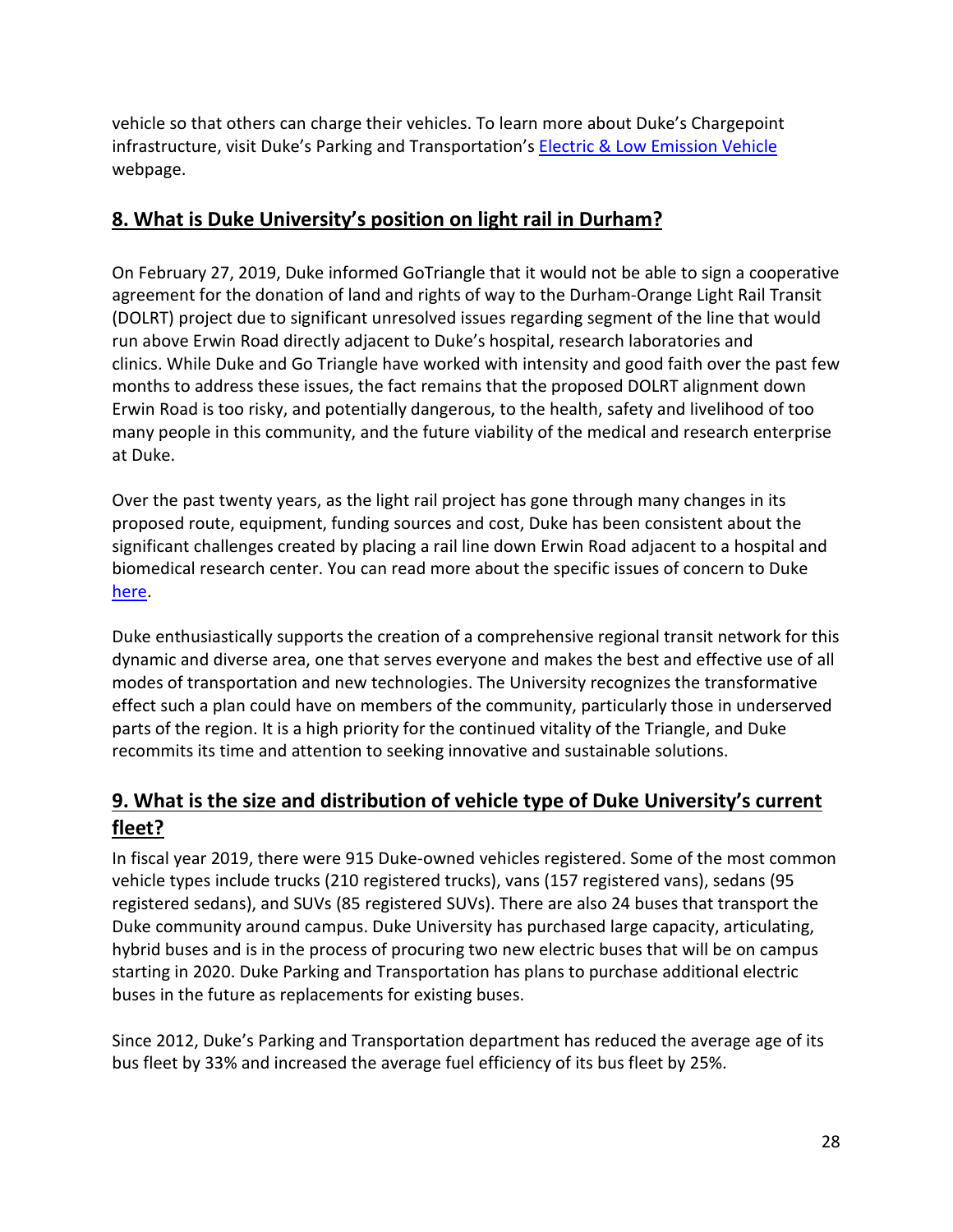# **10. Does the emissions forecast for fleet emissions take into account new electric bus purchases?**

The forecasted emissions reduction for all transportation related activities is conservatively estimated to be 2% reduction annually. Emission reductions from increased fuel efficiency and electrification of Duke's fleet is included in this conservative estimate. However, the scope and timing of further electrification could effect this impact.

# **11. Has the Campus Sustainability Committee considered a cap on air travel for departments?**

Members of the Campus Sustainability Committee and other campus stakeholders have voiced the idea of limiting air travel or potentially creating incentives to reduce this travel. However, given the primary educational mission and global reach of the University, these type of policies would have to be very carefully considered and evaluated against the potential negative impacts. The University's current approach is to focus on education on impacts and possible alternatives rather than set any type of limit or penalty.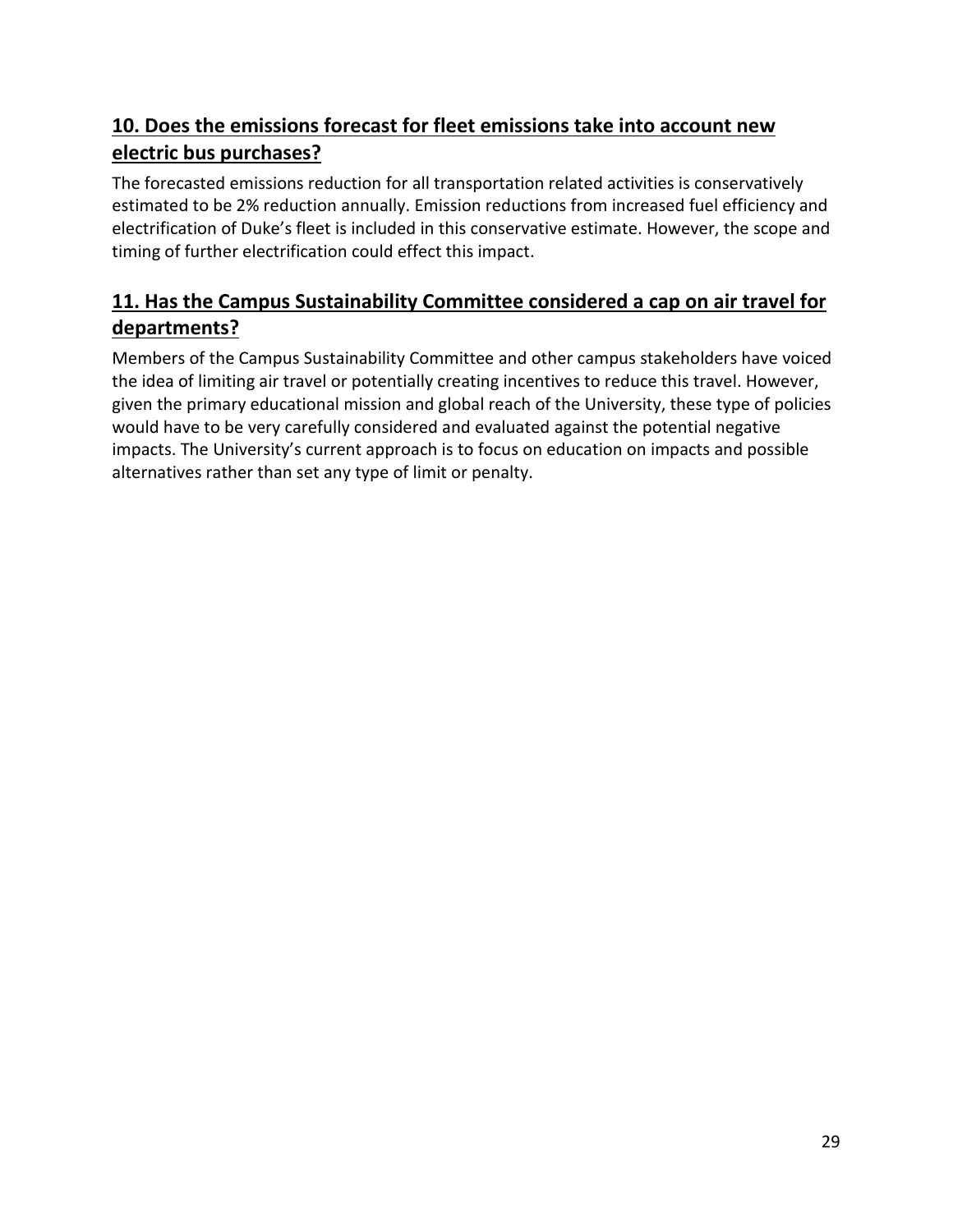# Carbon Offsets

## **1. What are carbon offsets?**

Carbon offsets are a mechanism for reducing atmospheric greenhouse gas emission levels globally by incentivizing activities, technologies, and behaviors that will either prevent additional GHGs from entering the atmosphere, or remove GHGs currently in the atmosphere. A carbon offset is a commodity traded globally in both compliance and voluntary carbon markets (Duke operates within the voluntary market) that represent one ton of carbon dioxide or equivalent greenhouse gases. One carbon offset equals one ton of GHG emissions reduced that would not have occurred in the absence of the carbon offset project that enabled that reduction. Carbon offset projects must be completed according to a legitimate protocol or methodology. These documents are typically housed on greenhouse gas program registries (such as the American Carbon Registry, Climate Action Reserve, and Verified Carbon Standard), and are used to determine what activities can result in the generation of carbon offset credits, and how those activities should be carried out.

In addition to the emissions reduction aspect of a carbon offset, Duke also considers the cobenefits that are associated with a carbon offset project. Common co-benefits include financial savings, job creation, improved air quality, increase animal habitat, reduced human health risks, creation of educational value for students, and development of beneficial partnerships. Duke University also prioritizes local, state and regional offsets that provide co-benefit to the Duke community. For more information on the criteria the Duke Carbon Offsets Initiative (DCOI) analyzes when performing due diligence on carbon projects and determining what projects to develop and support, please read the **DCOI Offsets and Co-benefits Guide**.

# **2. What are some examples of carbon offset projects that the Duke Carbon Offsets Initiative (DCOI) has developed?**

[Swine waste-to-energy:](https://sustainability.duke.edu/offsets/projects/lrf) The DCOI in partnership with Loyd Ray Farms, Duke Energy, Google, and Cavanaugh Solutions developed a swine waste-to-energy project in Yadkinville, NC. This project digests the waste in an anaerobic digester in order to capture methane, which is used to generate renewable electricity by fueling an on-site microturbine.

[Energy Efficiency:](https://sustainability.duke.edu/offsets/projects/residential) Since 2012, the DCOI has pioneered pilot programs to help Duke employees reduce home energy use and increase renewable energy use through education, incentives, and discounts. Building on the experience gained through these pilot programs, the DCOI has charted the path to scalable change by connecting Duke employees and other employers across North Carolina to [Home Energy North Carolina](http://homeenergync.org/) (HENC) who will continue to present these educational workshops.

[Urban Forestry:](https://sustainability.duke.edu/offsets/projects/forestry) The DCOI has collaborated with local municipalities, companies, and other universities to generate carbon offsets from tree plantings in the urban environment. Through this collaboration, thousands of trees have been planted since the plantings began in 2016.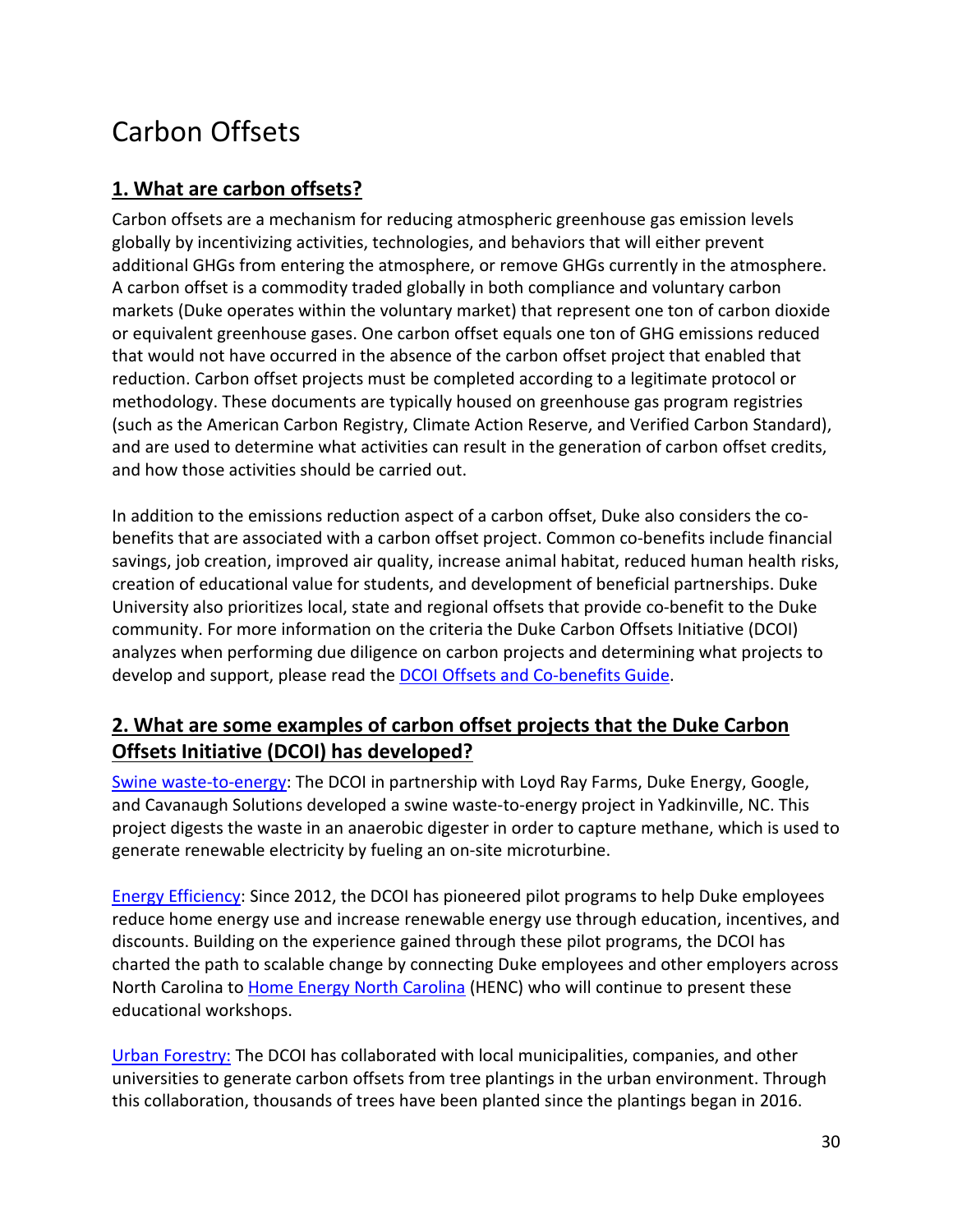# **3. What are some examples of past Duke Carbon Offsets Initiative (DCOI) projects that have involved students?**

- Student research assistants have co-authored, and subsequently updated, the DCOI Urban Forestry Protocol that seeks to provide support to city governments promoting urban forest, canopy cover goals through carbon financing [\(view UF protocol\)](https://sustainability.duke.edu/sites/default/files/UrbanForestryProtocol_v2.2.pdf).
- Students engage with the carbon offset process by acting as carbon offset peer verifiers, guided by faculty or staff, in performing the assessment of a peer institutions' carbon offset project. This assessment is facilitated by [OffsetNetwork.org](https://offsetnetwork.org/peer-verification/) and directly results in the determination of project impact and carbon credit generation – credits that will be applied to that peer institution's Carbon Commitment (formerly ACUPCC) goals through Second Nature or emissions reduction targets through AASHE Stars.
- The DCOI has served as a client for over a dozen master's projects or Bass Connections projects over the past decade. Examples are below.
	- o [Analysis of the Potential for Using Forest Management to Achieve Emission](https://dukespace.lib.duke.edu/dspace/handle/10161/4949)  [Reductions at Duke Forest \(2010-2011\)](https://dukespace.lib.duke.edu/dspace/handle/10161/4949)
	- o An Analysis of Renewable Energy, Energy Efficiency, and Carbon Offsets at Duke [University \(2014-2015\)](https://dukespace.lib.duke.edu/dspace/handle/10161/9655)
	- o Distributed Solar Generation [for Duke University Employees \(2014-2015\)](https://bassconnections.duke.edu/project-teams/distributed-solar-generation-duke-university-employees-2014-2015)
	- o [Marketing Home Energy Efficiency: Benefits and Barriers to Adopting a Home](https://dukespace.lib.duke.edu/dspace/handle/10161/11928)  [Energy Efficiency Program \(2015-2016\)](https://dukespace.lib.duke.edu/dspace/handle/10161/11928)
	- o [Animal Waste Management and Global Health \(2016-2017\)](https://bassconnections.duke.edu/project-teams/animal-waste-management-and-global-health-2016-2017)

# **4. How many carbon offsets does Duke University estimate it will need starting in 2024?**

This number is dependent on the success of the emission reducing strategies outlined in the Climate Action Plan. Based on current plans, it is estimated that Duke will have approximately 73,000 metric tons of emissions that will need to be offset in 2024 (78% reduction compared to 2007 baseline). However, the estimated carbon offsets needed in 2024 could be higher or lower depending on the success of the recommended emission reduction strategies and other external factors.

# **5. Does the Duke Carbon Offsets Initiative (DCOI) have a goal of how many carbon offsets will come from local projects?**

Though Duke has developed offset projects and purchased offsets from projects outside of North Carolina (and even outside of the U.S.), local projects that are accessible to students and faculty are given the highest priority. This prioritization has resulted in the development of several projects and the purchase of many offsets in North Carolina. As Duke is an international institution with research, operations, and regular student activity occurring around the globe, the DCOI extends project consideration to include compelling projects from around the world, however a project outside North Carolina must include a strong existing Duke relationship and student engagement opportunities.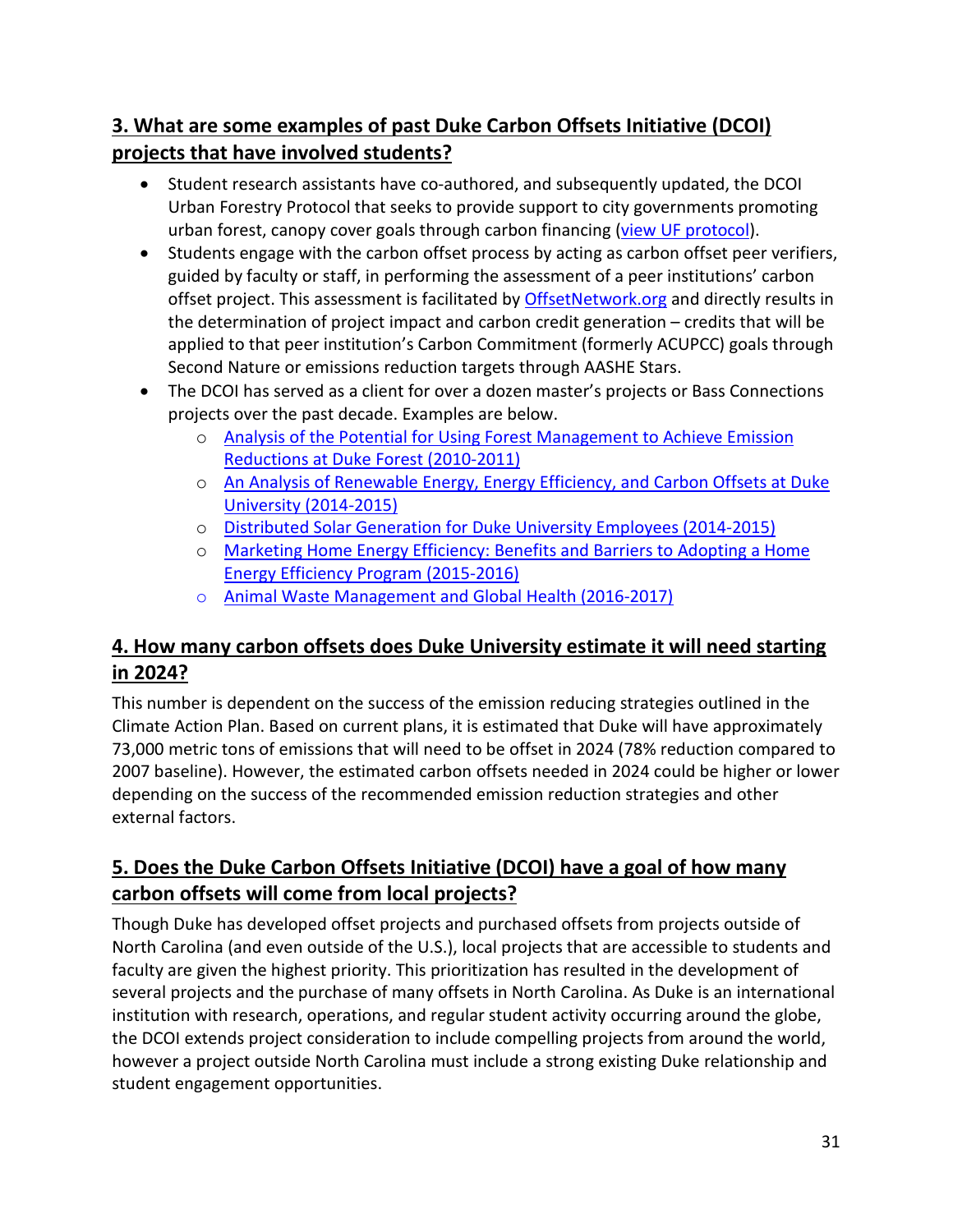DCOI is committed to continuing its focus on North Carolina and, to the extent possible, local offset projects towards its mission to provide a diverse portfolio of high-quality offsets to the university. While limiting the geographic scope under consideration also limits the amount and types of projects possible, DCOI acknowledges the importance of investing in visible and accessible projects to the Duke community. Balancing the attention on project proximity to Duke with high standards for legitimate climate impact and project co-benefits will be key in the years leading up to our 2024 carbon neutrality goal.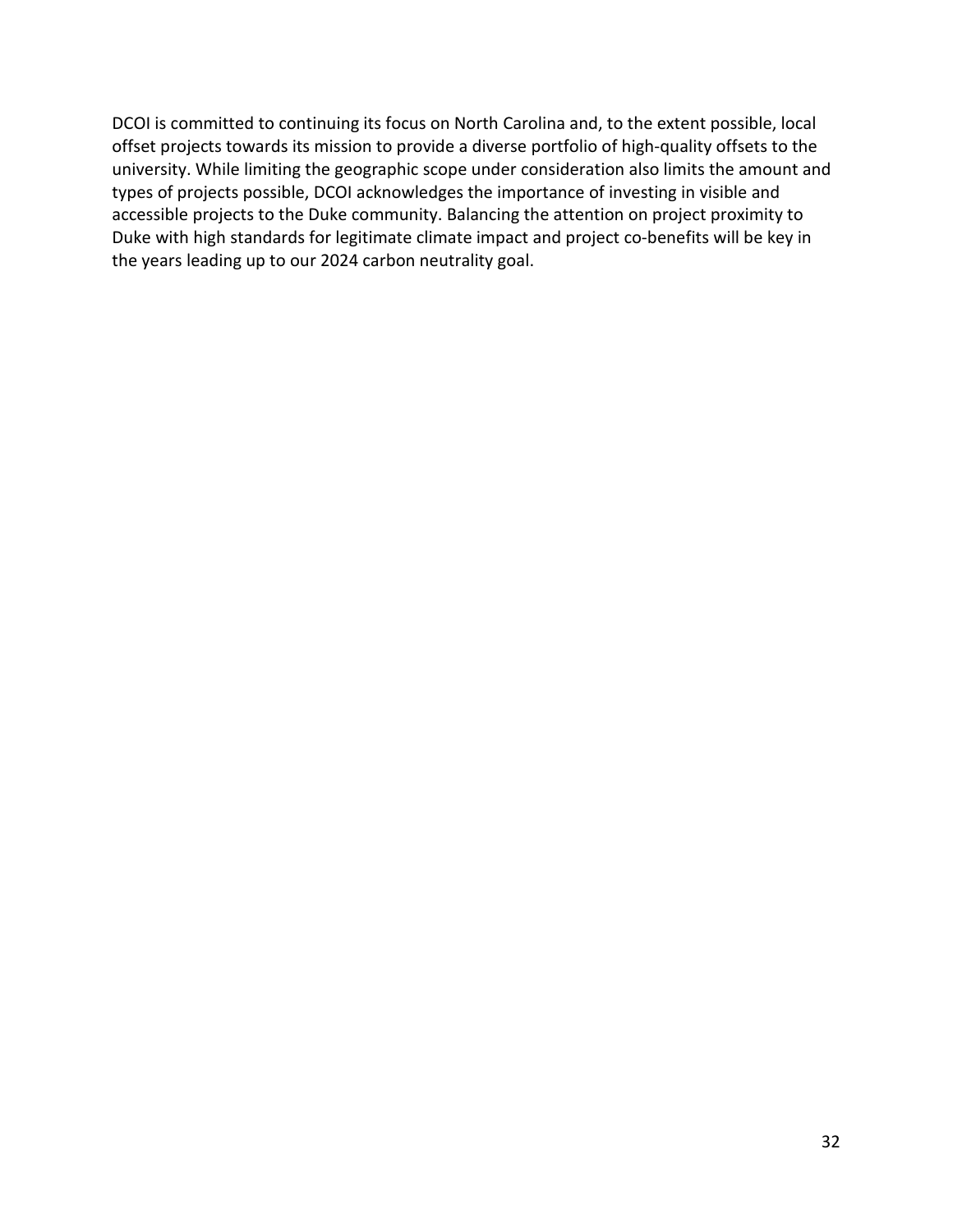# Academics

## **1. What are some of the ways Duke University has progressed on its education recommendations in the 2009 Climate Action Plan?**

Below are details about progress on different recommendations from the 2009 CAP:

- *Duke should charge a campus committee to consider incorporating sustainability into the depth and breadth of the student experience.*
	- o The Education Subcommittee of the Campus Sustainability Committee, with support from Sustainable Duke, helped to develop and implement numerous opportunities for all Duke students to engage with sustainability.
	- $\circ$  In 2012, Duke officially created the position of Faculty Director of Sustainability to continue expansion of academic sustainability efforts across campus.
	- o The [Trillium Sustainability Fellows](https://sites.duke.edu/trillium/) program, modeled after the Piedmont Project at Emory University, provides an avenue for faculty to learn to infuse sustainability concepts into syllabi regardless of discipline. The Trillium Sustainability Workshop is offered annually to any faculty, staff, or students with current or future teaching responsibilities. To date, 180 faculty and staff across 17 institutions have become Trillium Fellows.
	- o Building off of the Trillium Sustainability Fellows program, Sustainable Duke developed a pilot program that seeks to incorporate sustainability into existing or new coursework. This Trillium Student Research Initiative program provides students with a paid summer internship where they are matched with a faculty member who is interested in incorporating sustainability into their existing courses or a new course.
	- $\circ$  Sustainable Duke, in partnership with Duke's faculty director of sustainability, has piloted a Sustainability Literacy Test for students in select courses to gauge existing knowledge.
	- o Sustainable Duke develops a list of all courses each semester that incorporate sustainability-related themes in the classroom so students can easily identify sustainable courses during course registration.
- *Duke should consider expanding programs to support students with a personal and professional interest in the environment and sustainability.* 
	- o In 2016, Duke University launched a new experiential Certificate in Sustainability [Engagement](https://sustainability.duke.edu/academics/certificate) for undergraduate students. This unique certificate provides students greater opportunities to use knowledge they gained in the classroom in real-world experiences. As of spring 2019, the program has almost a dozen students with two students who graduated in May 2018 and 4 planned for May 2019.
- *Duke should continue to foster new and existing research efforts in sustainability and climate change*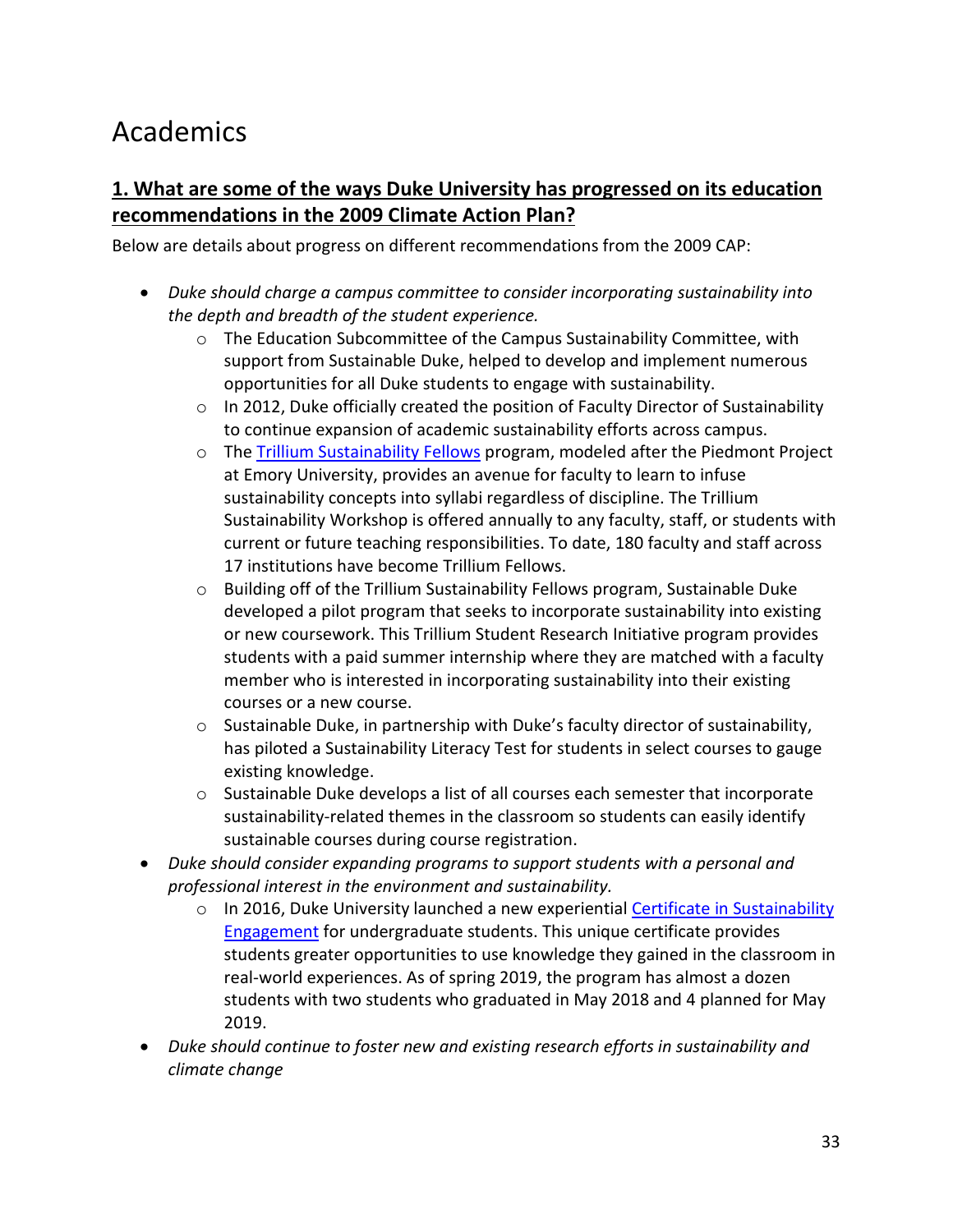- o [Campus as Lab \(CAL\)](https://sustainability.duke.edu/academics/campus-lab) is a Sustainable Duke initiative that seeks to develop project ideas and solutions to global and local issues by using Duke University's campus and the local Triangle area as a living laboratory. A CAL project connects students, faculty, and staff together to explore new ideas, carry out experiments, and create solutions to sustainability issues by utilizing sites on campus such as the Duke Forest, the Duke Reclamation Pond, or the Student Wellness Center. All CAL projects are characterized by using data-driven analysis and diverse stakeholder engagement to develop effective recommendations.
- *Duke should continue to foster knowledge in service to society through creative partnerships in the local community.*
	- $\circ$  Duke has initiated a program called the Curriculum for the Triangle Bioregion (C4TB), where all academic institutions in the three-county area, which also geographically share the Piedmont Bioregion (EPA Ecoregion 3), work together to share and produce place-centered curricula and activities to anchor student learning in the geography and culture where they eat, work, and play. An inaugural workshop was held in September 2017, which engaged 19 attendees from 4 institutions from the Triangle.

## **2. How many students at Duke University are enrolled in degree-seeking programs that are environmentally or sustainability-focused?**

Sustainable Duke works to track students that graduate with degrees that have sustainability learning outcomes. As of academic year 2017-18, 37% of students met this criteria, which has steadily increased since the 2009-10 baseline of 28%.

## **3. What is the Experiential Certificate in Sustainability Engagement?**

After several years of work from the Education Subcommittee of the Campus Sustainability Committee, Duke University approved a new undergraduate experiential Certificate in Sustainability Engagement in fall 2015. This was the first opportunity for undergraduates to officially demonstrate a dedication to and expertise in sustainability studies. To earn the Certificate in Sustainability Engagement, students must take four courses, complete two experiences, and create a public-facing ePortfolio. Their pathway is guided by a self-selected thematic emphasis that weaves throughout the experiences and elective courses.

This certificate facilitates learning, research, and civic engagement that confronts the interconnections between environmental, economic, and social aspects of sustainability. It encourages students to put theory into practice – delve into the complex world of sustainability outside the classroom – where personalities, politics, competing priorities and resource constraints interplay. Students are required to connect multiple disciplines, such as environmental science, economics, public policy, and/or social justice while fostering critical analysis, systems thinking, and practical skills to create engaged leaders in sustainability. As of spring 2019, the program has almost a dozen students with two students who graduated in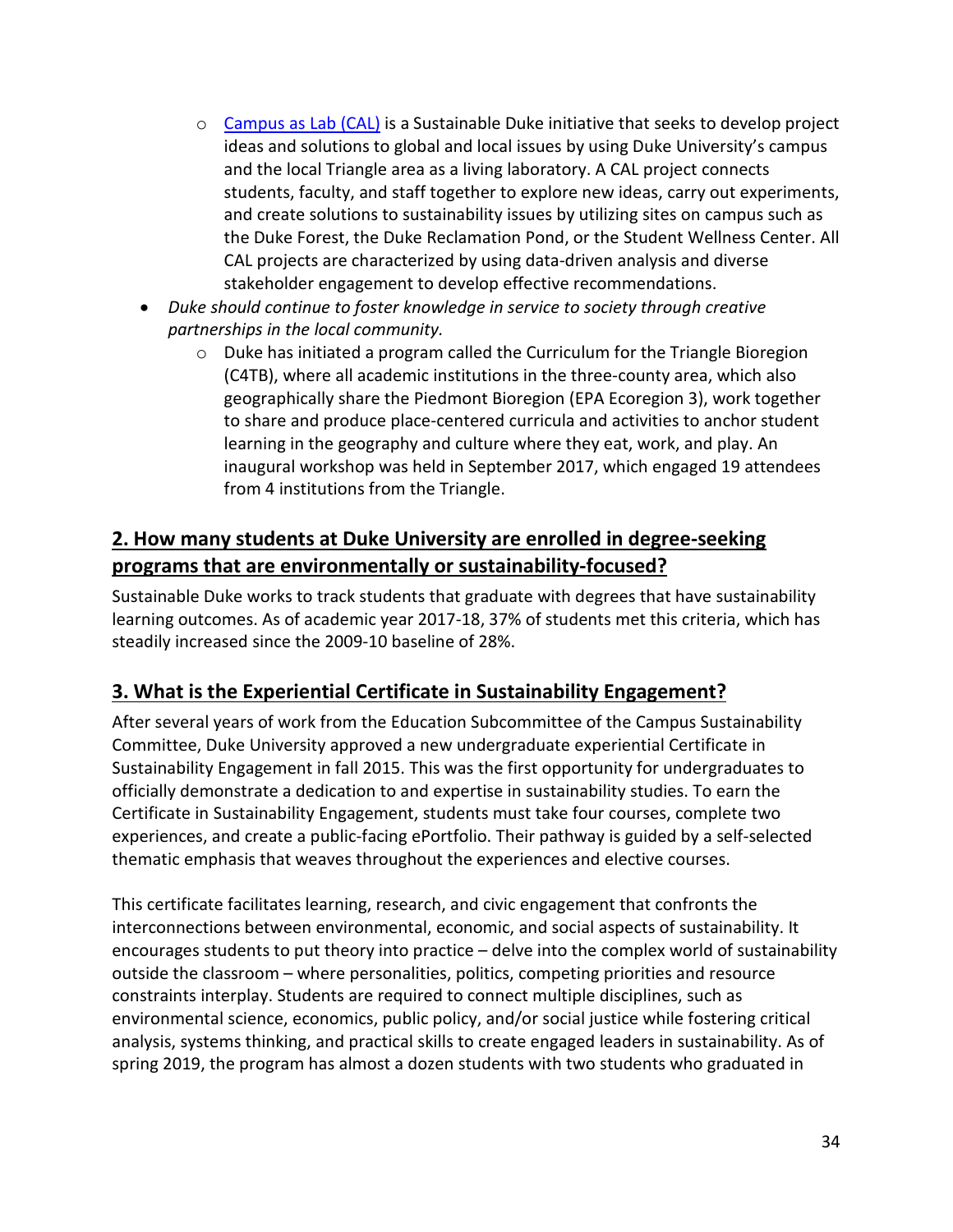May 2018 and 4 planned for May 2019. For more information visit [https://sustainability.duke.edu/academics/certificate.](https://sustainability.duke.edu/academics/certificate)

# **4. What is Sustainable Duke's Campus as Lab (CAL) program?**

Campus as Lab (CAL) is a Sustainable Duke initiative that seeks to develop project ideas and solutions to global and local issues by using Duke University's campus and the local Triangle area as a living laboratory. A CAL project connects students, faculty, and staff together to explore new ideas, carry out experiments, and create solutions to sustainability issues by utilizing sites on campus such as the Duke Forest, the Duke Reclamation Pond, or the Student Wellness Center. All CAL projects are characterized by using data-driven analysis and diverse stakeholder engagement to develop effective recommendations.

The program will officially be launched in the spring of 2019 and students will be invited to submit their past and current projects in an online databased designed by Sustainable Duke.

## **5. What are some ways that faculty could incorporate sustainability into their courses?**

- The [Green Classroom Certification](https://sustainability.duke.edu/action/certification/classroom) was created to provide faculty with the opportunity to reduce the environmental impact of their courses and classrooms at Duke University while demonstrating eco-friendly behaviors to students.
- The [Trillium Sustainability Fellows](https://sites.duke.edu/trillium/) program, modeled after the Piedmont Project at Emory University, provides an avenue for faculty to learn to infuse sustainability concepts into syllabi regardless of discipline. The Trillium Sustainability Workshop is offered annually to any faculty, staff, or students with current or future teaching responsibilities. To date, 180 faculty and staff across 17 institutions have become Trillium Fellows.
- Building off the Trillium Sustainability Fellows program, Sustainable Duke developed a pilot program that seeks to incorporate sustainability into existing or new coursework. This Trillium Student Research Initiative program provides students with a paid summer internship where they are matched with a faculty who is interested in incorporating sustainability into their existing courses or a new course. Contact [sustainability@duke.edu](mailto:sustainability@duke.edu) for more information.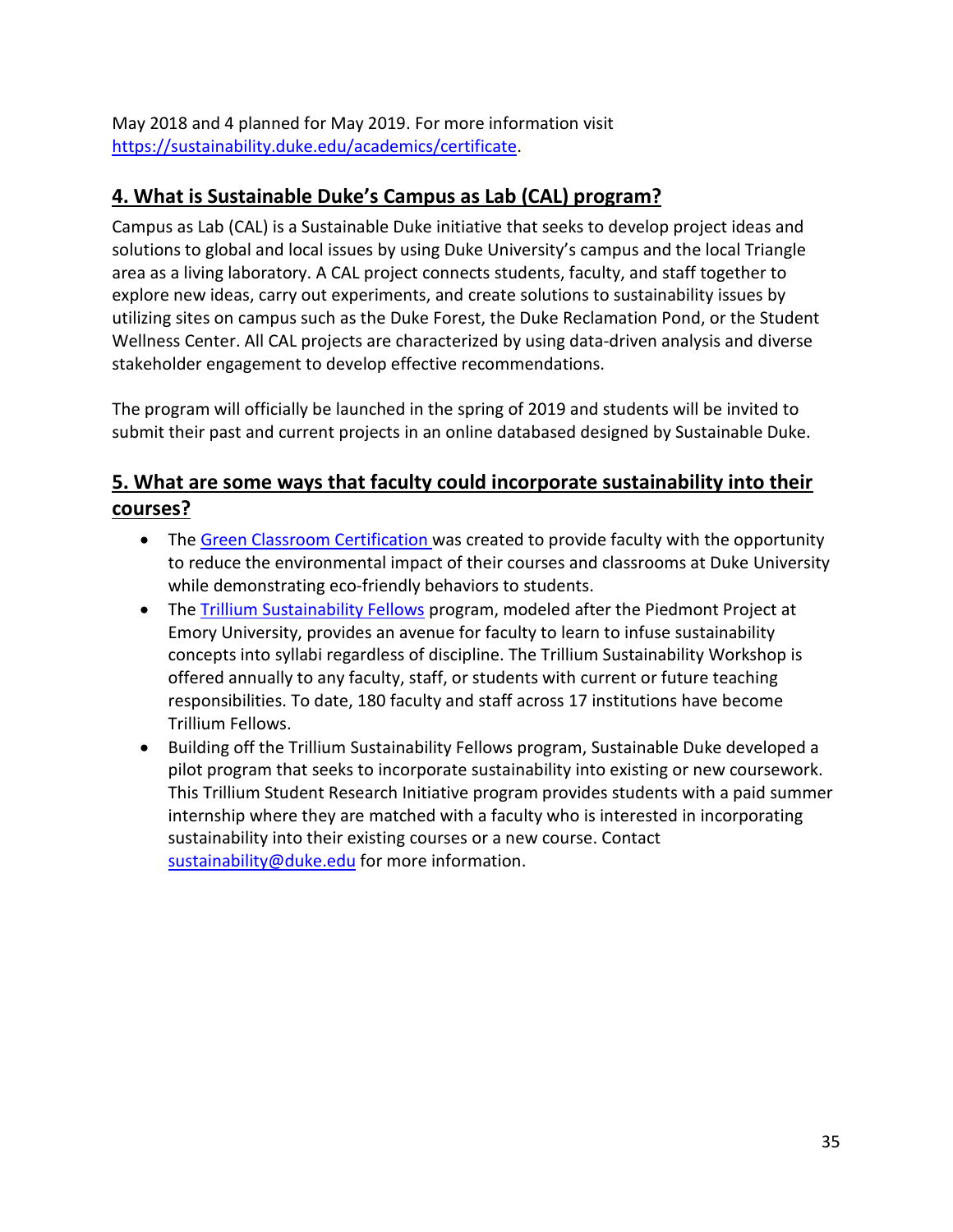# Communication

#### **1. How has Duke University progressed on its recommendations in the 2009 Climate Action Plan?**

Below are details about progress on different recommendations from the 2009 CAP:

- *Duke should build community for grassroots engagement, through existing and new sustainability networks, to enhance awareness of campus sustainability efforts among internal audiences and the impact of the behaviors on Duke's emissions.*
	- o Over 10,000 signatures from students, staff, and faculty for the [Duke](https://sustainability.duke.edu/action)  [Sustainability Pledge.](https://sustainability.duke.edu/action)
	- o 200 students have been a part of the [Green Devils,](https://sustainability.duke.edu/action/green-devils) a student-based group of Sustainable Duke who have made lasting sustainable impacts on campus since 2006.
	- $\circ$  The University features sustainability efforts in each issue of the Working@Duke magazine that is distributed to all employees.
- *Duke should foster changes in behavior among internal audiences that reduce emissions at Duke through tactics such as issuing campus challenges to change individual behavior and engaging community members at points of access.*
	- o Hosted over 100 sustainability-related workshops that engage students, staff, and faculty.
	- o Development of campus-wide competitions, such as the Green Devil Smackdown, UnPark Yourself, and the Green Devil X Challenge, which have motivated behavior change and educated the Duke community about sustainability.
	- o Development of Duke sustainability signs to prompt behavior change were distributed to all residence halls and many academic buildings to promote a campus culture of sustainability.
	- o Development of a broad-reaching [Green Certification program](https://sustainability.duke.edu/action/certification) that includes certification for workplaces, labs, classrooms, events, dorms, and Greek life with over 20,000 student, faculty and staff participants.
- *Duke should set goals and measure and report on progress through tactics such as making climate change personal to the campus community with the development of a Duke specific carbon calculator and telling stories through the eyes of others.*
	- o Developed a Duke-specific carbon calculator that has been used by 7,500 Duke students, staff, and faculty.
	- o Development of a Duke sustainability "I Believe" series to showcase personal stories and ways that individuals within the Duke community connect to sustainability.
- *Duke should enhance perception of the University internally and externally as a sustainability leader in higher education through tactics such as development of a*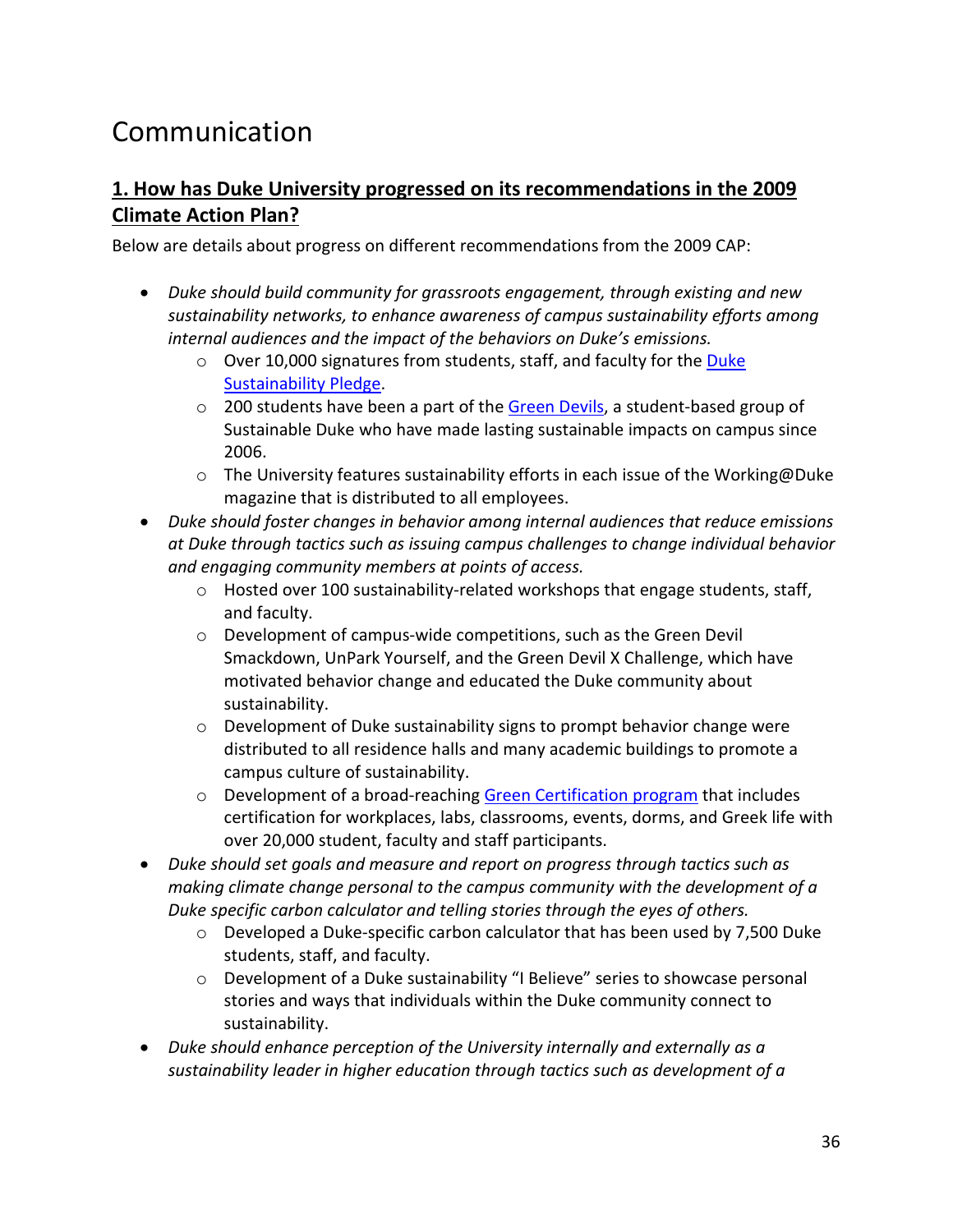*sustainability media kit, branding the Climate Action Plan, and developing an email engine to communicate sustainability initiatives.*

- o Adoption of the "Green Devil" for Sustainable Duke branding across campus
- $\circ$  Development and distribution of an annual Sustainability Strategic Plan to provide an update on Duke's progress towards its goals.
- $\circ$  Development and growth of a Sustainable Duke newsletter that goes out to 10,000 internal and external subscribers.
- $\circ$  Actively participated in peer university networks and presented at a variety of sustainability in higher education conferences.
- *Duke should leverage the University's unique attributes through research and sharing and implementing change in the local community.*
	- o Sustainable Duke in collaboration with Duke's Sanitation and Recycling Services has worked to make all on-campus [football games zero-waste.](https://today.duke.edu/2018/10/aiming-higher-%E2%80%98zero-waste%E2%80%99-football-games) In 2015, Duke became the first ACC school to have a zero-waste game day by diverting 94% of all waste generated away from a landfill and instead recycled or composted it.

## **2. What are Sustainable Duke's current outreach and communication methods?**

Sustainable Duke communicates through the following methods:

- Social Media
	- o Facebook, Instagram, Twitter
- Bi-weekly email-based newsletter to a listserv with 10,000 members
- Weekly "This Week at Duke" events email
- Weekly "Office Hours" on Duke's West Campus
- Campus Sustainability Committee
- Sustainability workshops for the Duke community
- Sustainability-related feature story in each Working@Duke magazine
- Ad-hoc tabling events and meetings to engage the Duke community broadly

# **3. What does Sustainable Duke envision for the Sustainability Champions program?**

Sustainable Duke relies on students, staff, and faculty to help push the needle of sustainability forward in their dorms, classes, workplaces, and labs. Sustainable Duke has hosted dozens of sustainability workshops, which have engaged hundreds of students, staff, and faculty about how they can be more sustainable in their respective corners of campus. The Sustainability Champion program seeks to formalize this effort by recognizing these individuals who want to have a larger impact on campus. While the program has yet to be fully formalized, potential components of the program would include participating in a sustainability workshop, certifying their space through Sustainable Duke's Green Certification program, attempting monthly sustainability challenges, and acting as a sustainability ambassador in their dorm, class, workplace, or lab.